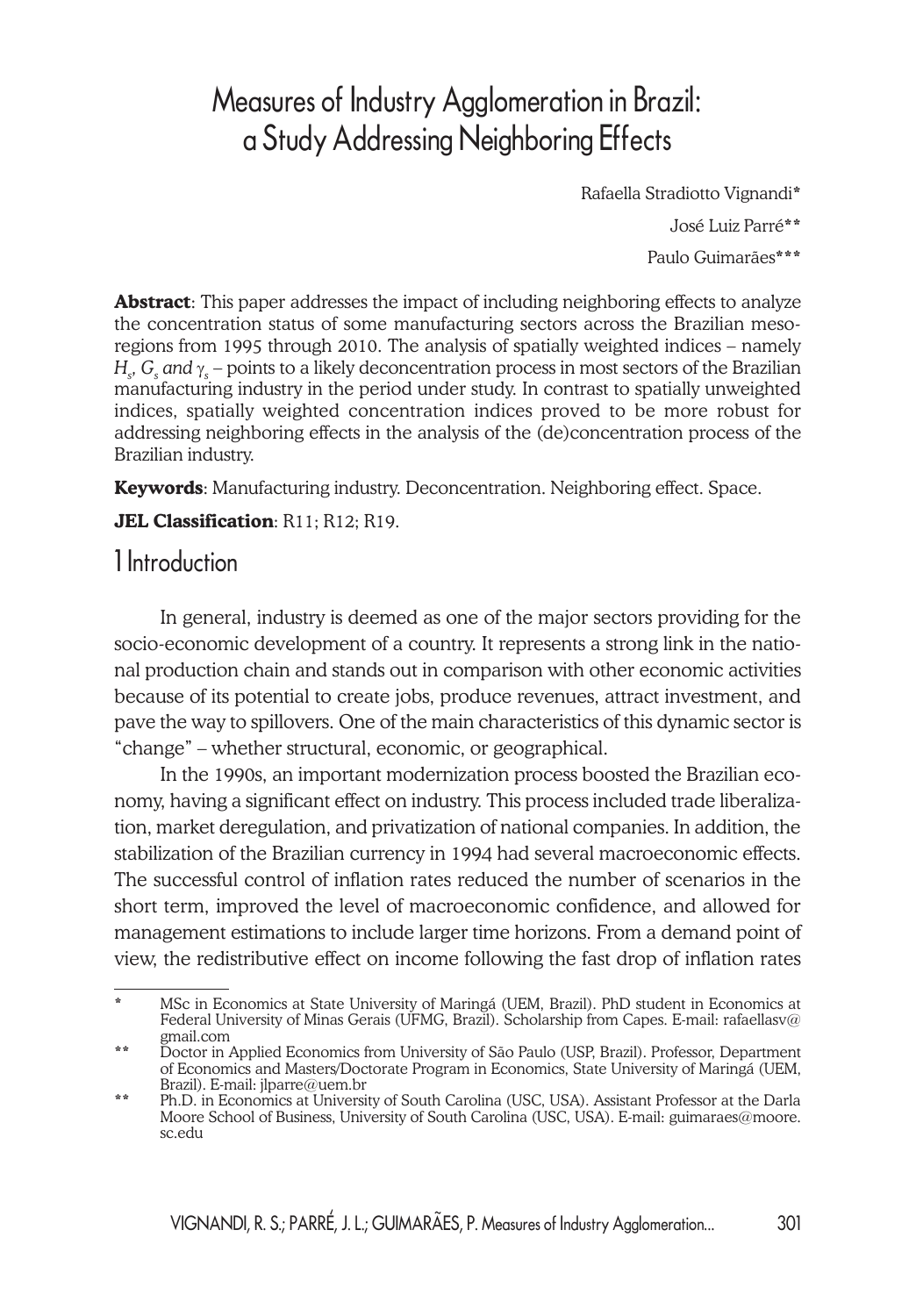and the resumption of credit availability were key factors leading to consumption structuration and dynamism. These factors have contributed positively to increasing the rates of decisions to invest in fixed capital. In short, the structural plan implemented in 1994 was a milestone in the process of gaining macroeconomic stability in Brazil (KUPFER, 1998).

The literature on industry location points to factors that support and restrain industry concentration in a geographic area. Weber (1929) categorizes the factors influencing decisions of location as: a) Regional Factors: related to geographic distribution, such as transportation and workforce costs; or b) Local Factors: not influenced by geography. Local factors can be further categorized as either agglomerative or deglomerative. More recently, taking the so-called "New Economic Geography" approach, Krugman (1991) has referred to these factors respectively as centripetal forces (those that stimulate the concentration of economic activities), and centrifugal forces (those that are opposite to or restrain concentration, that is, those that lead to geographic deconcentration).

Most studies taking Krugman's (1991) approach and measures of spatial concentration to understand Brazilian industry have focused on aggregate analyses of the industry. Only recently have some studies been developed focusing on the analysis of concentration at cross-sectoral levels (cf., among others, SOUZA, 2002; RESENDE; WYLLIE, 2005; LAUTERT; ARAÚJO, 2007). To the best of our knowledge, however, the measures of concentration used in such studies have been limited to information within each areal unit, thus neglecting neighboring effects. For instance, the Herfindahl Index, an absolute measure of concentration, presupposes a homogeneous scenario, and does not compare a given variable with a reference distribution to gain understanding of its relative share. In other words, this index does not measure neighboring effect, and its results are eventually incomplete, as it does not account for permutations in spatial arrangements of the regions.

Against this background, this study aims at complementing unweighted indices with measures that capture the position of regions in space and account for neighboring effects. This allows for clustering regions and performing analyses that incorporate sets of industrial agglomerations and all possible inter-sectoral relationships of an industry that may trespass the boundaries of specific municipalities and micro-regions.

The spatial concentration tends to be measured based on the information about the exact location of each business unit. The use of techniques based in the spatial statistics for the analysis of spatial patterns pioneered the application of indicators related to spatial distance concentration. $<sup>1</sup>$  In these studies, the authors relied</sup> on the existence of detailed micro-level data on employment and location for each

<sup>1</sup> Read the papers of Marcon and Puech (2003), Duranton and Overman (2005) and Duranton and Overman (2008).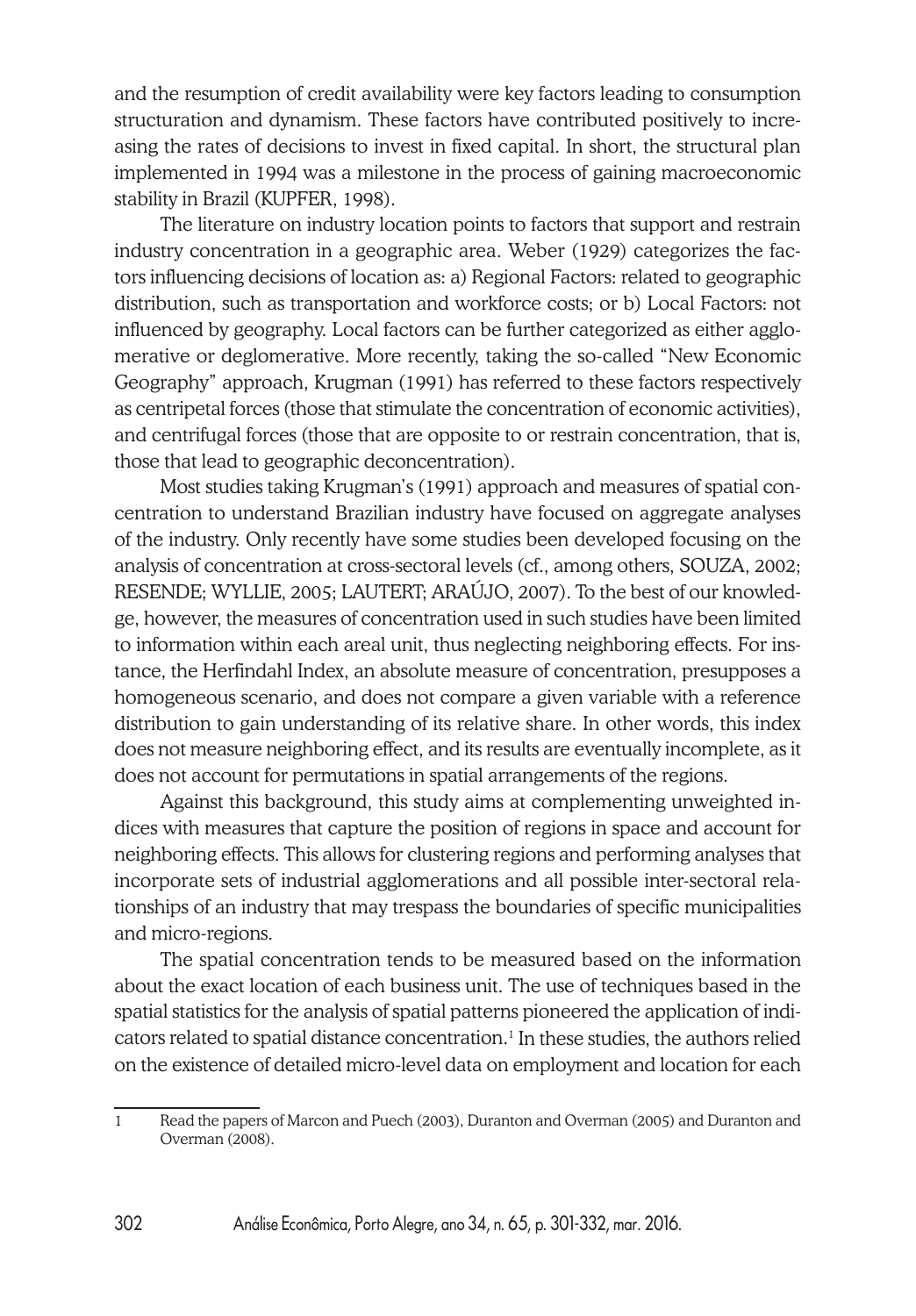plant. Most often, researchers only have access to the spatial aggregation of the data area and therefore resort to measurement of concentration indices that make use of this class of data. When applied to data area, the concentration measures are subject to known difficulties as "Modifiable Areal Unit Problem" (MAUP) and "checkerboard problem".

The MAUP refers to measurements based on data area with the highest sensitivity setting the limits used to build the unit area or how the space is clipped. Normally, one has to work with data in units of area and these are not necessarily significant to the problem in question, leading to a possible bias in the results.

Another limitation is found with the concentration measures related to "checkerboard problem". This "problem" refers to the fact that the measures ignore the geographical position of the regions, including the adjacent regions, although they are based on spatial data. Such statistics are shown only to the concentration with respect to units of area and ignore the effects neighbors. This means that the existing measures, based on area data are insensitive to the spatial position of the regions. Indeed, economic activity in a unit adjacent space is treated differently than the activity at the other end of a country (or region). The current space concentration of economic activity, however, does not recognize the area units. As a result of these spillovers, clusters of industries intersect area limits, and concentration measurements lose positions or order of regions in space.

According Arbia (2001) and Lafourcade and Mion (2007), point solutions are presented for this limitation that complement the information of spatial concentration measures such as the Gini coefficient Locational and/or the index of Ellison and Glaeser  $(\hat{\mathcal{V}})$ . For measures specifically designed to meet the spatial autocorrelation, we use the Moran's I statistic.<sup>2</sup> More specifically, the goal of this paper is to understand how including neighboring effects in measures of spatial concentration has an impact on the statuses of sectors and meso-regions in the scope of the Brazilian manufacturing industry from 1995 through 2010.

This paper consists of five sections, including the Introduction and Final Remarks. Section 2 introduces a brief review of the major studies developed in Brazil with a focus on industry concentration. Section 3 describes the methodology used to approach both spatially unweighted and weighted concentration indices. Section 4 provides the data analysis.

<sup>2</sup> The interest and concern about the influence of different space phenomena emerge officially in 1948 with the study of Moran, which introduces the first formal estimation of spatial dependence, the test *I*. By calculating the Moran's *I* can estimate the strength of spatial interaction to be performed, that is, a measure of correlation according to a certain criterion association variables. Can be formally expressed as follows:  $I_i^{kl}\!\!=\!\!Z_{_{kl}}\!W\!Z_{_{l\!i}}$  Where:  $Z_{_{kl}}$  is the standardized variable;  $W\!Z_{_{l\!i}}$  is the spatial lag of the standardized variable.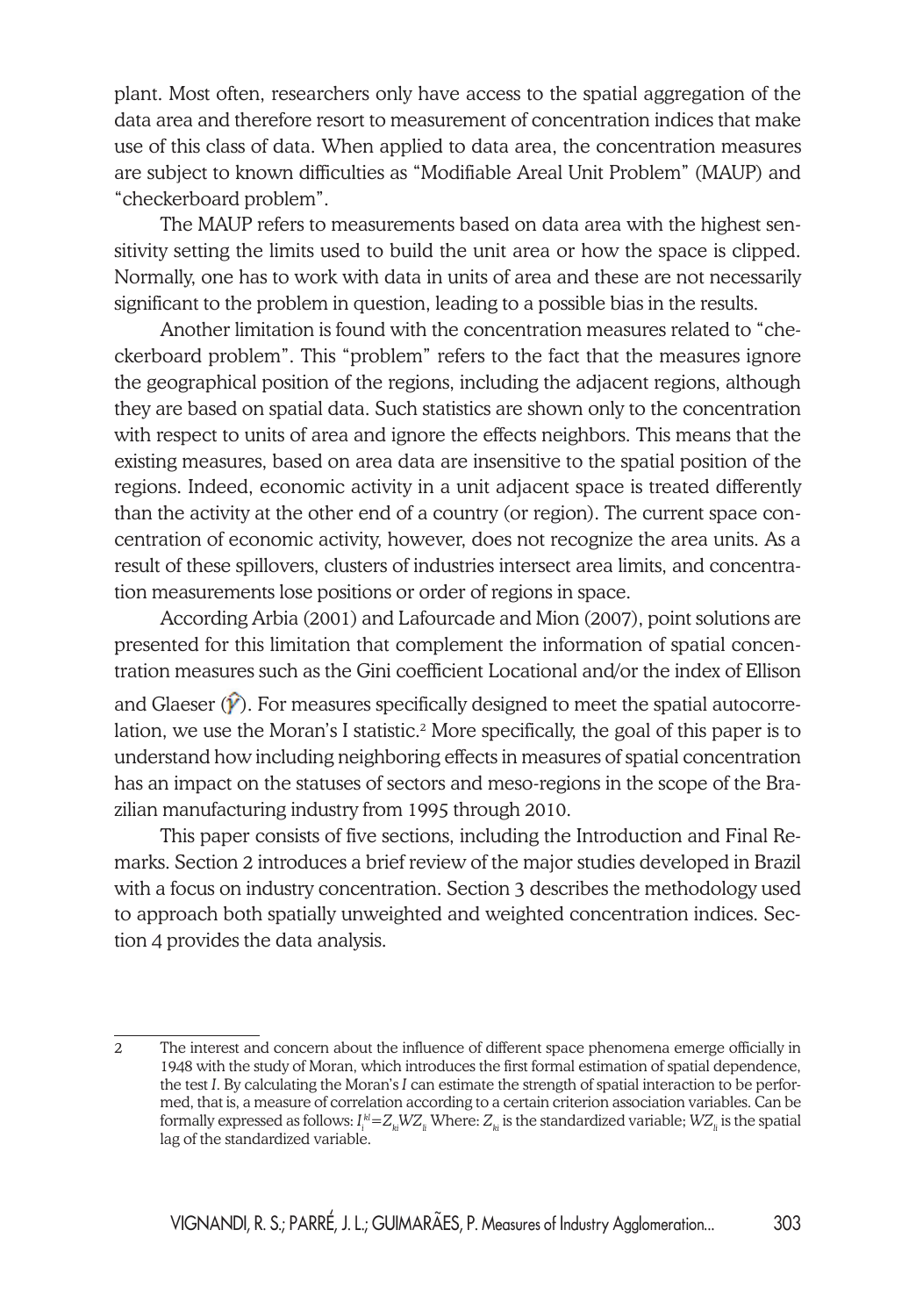#### 2 Inter-Sectoral Industry Concentration and Applications to the Brazilian Context

This section presents the major papers published in Brazil that approach industry concentration in the country and uses the Ellison-Glaeser index to analyze isolated periods of time. A few studies were found in the literature that analyzed this concentration index over a longer period of time, i.e., years.

Biderman (2004) mapped the concentration process onto a dynamic model in which companies decide their localization simultaneously. In an analysis of concentration according to industry qualification, one result that stood out was that low skilled sectors are originally clustered, whereas highly skilled sectors (i.e., technology-intensive sectors that demand a skilled workforce) are originally scattered. Over time, however, the levels of concentration reduced in both sectors. Particularly, deconcentration took place at a faster pace among low skilled sectors – a phenomenon that could be correlated to their higher initial levels of concentration. The result for the most concentrated sectors was as expected, as in principle losses of economies of scale tend to increase with concentration. The result for the originally deconcentrated sectors was also as expected, i.e., the levels of concentration did not vary over the decade (1991-2001).

According to the author, concentration may have relied on both spillovers and natural advantages. Low skilled sectors may also depend on natural resources at some level. This was true, for instance, for personal service sectors -- a subgroup of the low skilled sectors. However, concentration was lower for personal services than for the low skilled sectors altogether, while heterogeneity effects were stronger for the personal service sectors. In other words, overall deconcentration was greater among the low skilled sectors. Reduced concentration of low skilled sectors was consistent with reduced transportation costs. This may point to reduced advantages from agglomeration, and, therefore, reduced incentives to concentration.

Biderman (2004) also reports that the heterogeneity effect was reasonably weaker among highly skilled sectors. The reason is that such sectors must be closer to a skilled workforce, which, at least in principle, was not affected by reduced transportation costs. However, the low level of concentration of the highly skilled sectors is not perfectly consistent with the theory. As Biderman (2004) states, highly skilled sectors would most likely be in those places where the qualified workforce is concentrated.

A study developed by Resende and Wyllie (2005) assessed the industrial agglomeration of the manufacturing industry in Brazil in 1995 and 2001. It used the measures developed by Ellison and Glaeser (1997) with support by micro data compiled with a sound theoretical foundation. The study found evidence of substantial heterogeneity across several sectors. Among the leading industries were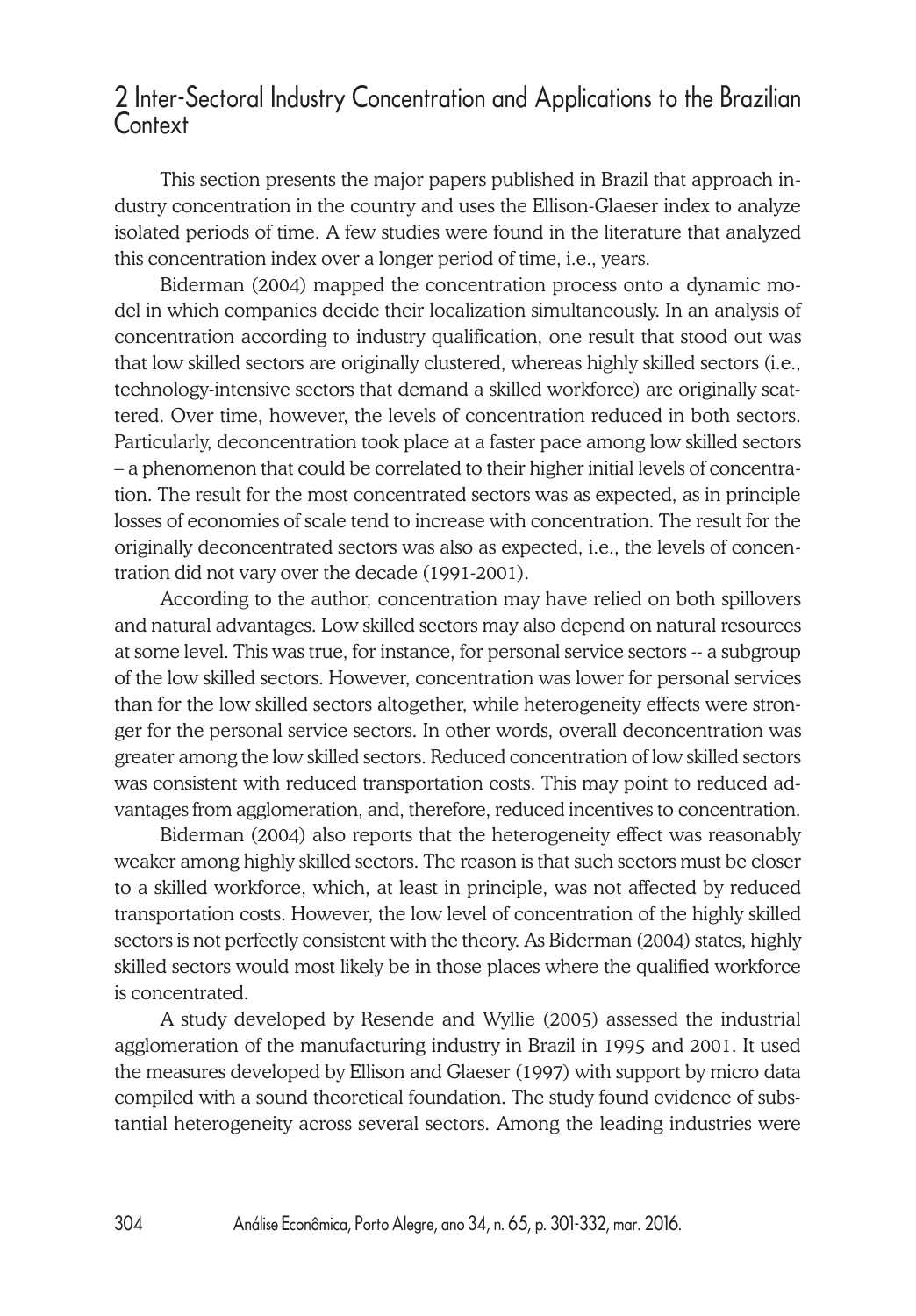several technology sectors – a result partially consistent with those found in other countries, such as France and the United Kingdom. In addition, direct, substantial changes were observed in the industrial agglomeration patterns from 1995 to 2001, implying skewness coefficients. In other words, the proportion of sectors at low levels of agglomeration increased from 1995 to 2001.

Lautert and Araújo (2007) analyzed the geographic concentration of the Brazilian manufacturing industry at the sectoral level in 1996 and 2001. The authors used the Ellison-Glaeser index (1997), a measure of concentration relatively unexplored in the literature on industry localization in Brazil. They detected a tendency toward geographic deconcentration, given the reduced mean index of industry concentration and the occurrence of deconcentration in most industrial sectors and groups under scrutiny. The authors also found some level of stability between the most concentrated and the least concentrated sectors, regardless of the occurrence of mobility within groups. In general, technology sectors, especially the producers of semi-finished and capital goods, were the most concentrated, while traditional industry groups, generally producers of non-durable consumer goods, were the least concentrated.

According to Lautert and Araújo (2007), no clear pattern was identified that could be generalized to the entire manufacturing industry. Most sectors of the Brazilian manufacturing industry had deagglomerative tendencies in the years studied, a period when the economic environment stimulated companies to adopt adjustment strategies. The authors' main findings are consistent with those reported by other scholars interested in the sectoral concentration of the manufacturing industry in 1996 and 2001, except for the greater mobility across the most concentrated sectors reported by Resende and Willie (2005).

Other research on the topic is reported by Camargo (2006), who studied the restructuration process of the Brazilian auto industry in the context of the changes that took place in the industry at the national level. The analysis focused on changes in competition patterns and market structures, and aimed at correlating such changes with the locational dynamics of this industrial segment. The author assessed the geographic distribution of the auto industry in Brazil, building on the joint analysis of market concentration and spatial concentration as measured using the Ellison-Glaeser (1997) indices of 1996 and 2001.

Camargo (2006) used the process of spatial deconcentration of the Brazilian manufacturing industry as a reference to the study of geographic concentration changes in the auto industry (as measured using the Ellison-Glaeser index). The variation found in the study pointed to a deeper process of geographic deconcentration in the auto industry activities when compared to that found for the manufacturing industry as a whole. The reduction of the index indicated a moderately lessened relevance of locational factors influencing the concentration of the Bra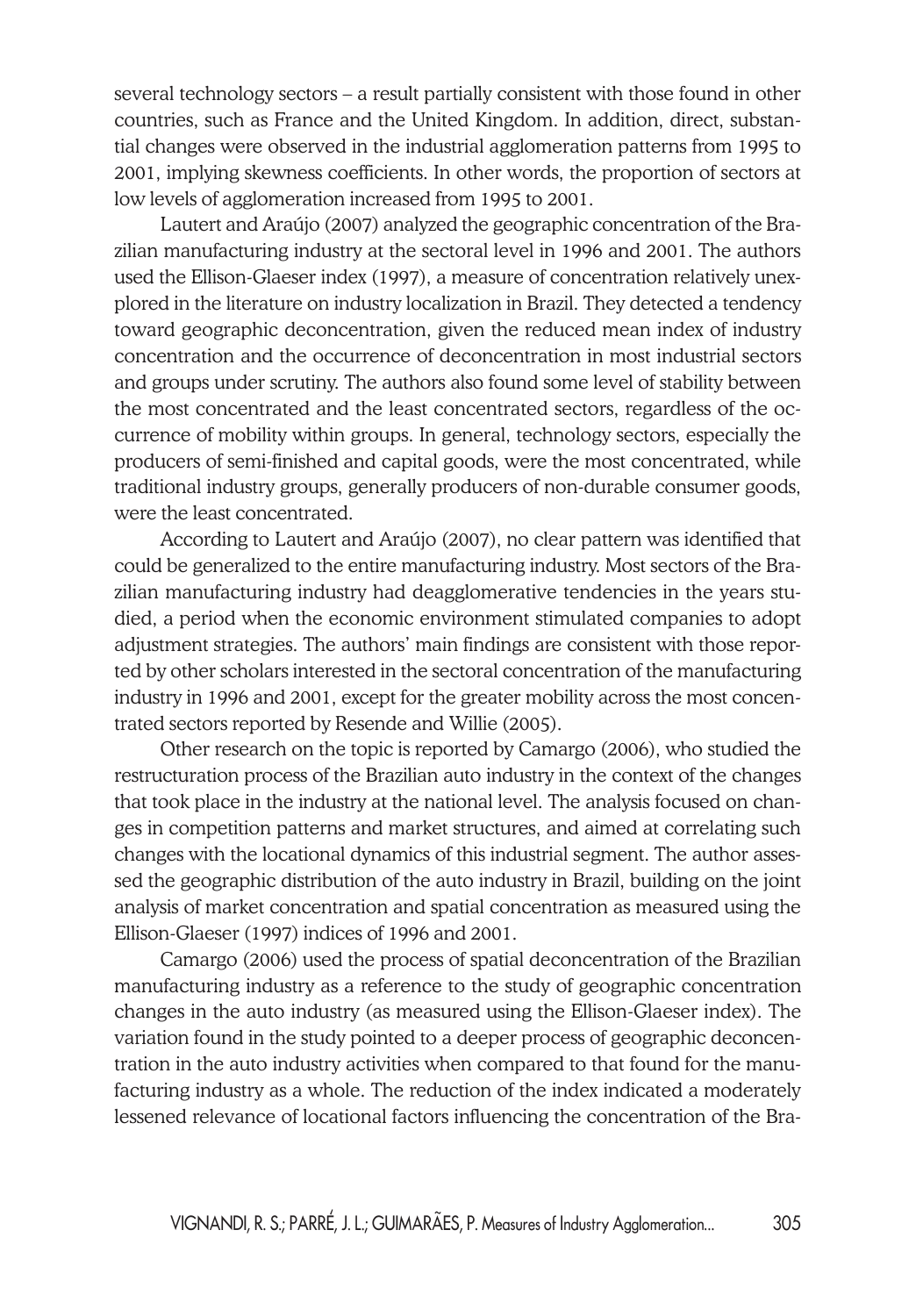zilian auto industry for the period. The index increased in 2000 and 2001. This increase was indicative of a change in the reduction of spatial deconcentration in the auto industry, especially considering that the manufacturing industry continued in that process.

# 3 Methodology

#### 3.1 Indices of Industry Agglomeration

Like the Gini index, the Herfindahl index of industry concentration informs how much a given segment is unequally distributed in relation to the general employment or product concentration in a series of reference locations (HERFIN-DAHL, 1950). It is defined as:

$$
H = \sum_{i=1}^{n} s_i^2
$$
 *Equation 1*

Rewriting Equation 1 gives:

$$
H = \sum_{i=1}^{n} s_i w_i
$$
 Equation 1.1

In this procedure, the market share of each firm is transformed into the weights  $w_i$ , that is,  $w_i = s_i$ . By squaring each share  $s_i$ , a greater weight is assigned to the relatively larger shares.

The upper limit of this index is 1, and represents a monopoly, as in this case  $s_{_i}=i$ for a given  $i$  value, and  $s_{\hat{j}} = 0$  for any  $j \neq i$ .

As the number of firms increases, the lower limit of the Herfindahl index decreases. When the number of firms tends to infinite, the minimum value of the index clearly tends to zero (HERFINDAHL, 1950).

The concentration measures proposed by Ellison and Glaeser (1997) and Maurel and Sedillot (1999) can be considered as more general indices aimed at controlling size difference across multiple industrial sectors in relation to the industry as a whole (RESENDE; WYLLIE, 2005).

These measures also apply to assessing industrial activity concentration, and for this purpose they are referred to as Gini Index or Hoover Index (HOOVER, 1936). This adaptation to produce the Hoover Index includes information regarding the share of employment (or product) that the regions have within an industrial sector in comparison to overall employment in the industry.

Ellison and Glaeser (1997, p. 895) considered a group of industries  $j = 1$ , 2,..., *n*, and supposed that a geographic whole is divided into subareas *I*, and that  $s_{1i}, s_{2i}, \ldots, s_{ij}$  are the industry's or sector's shares *j* contained in each of these areas.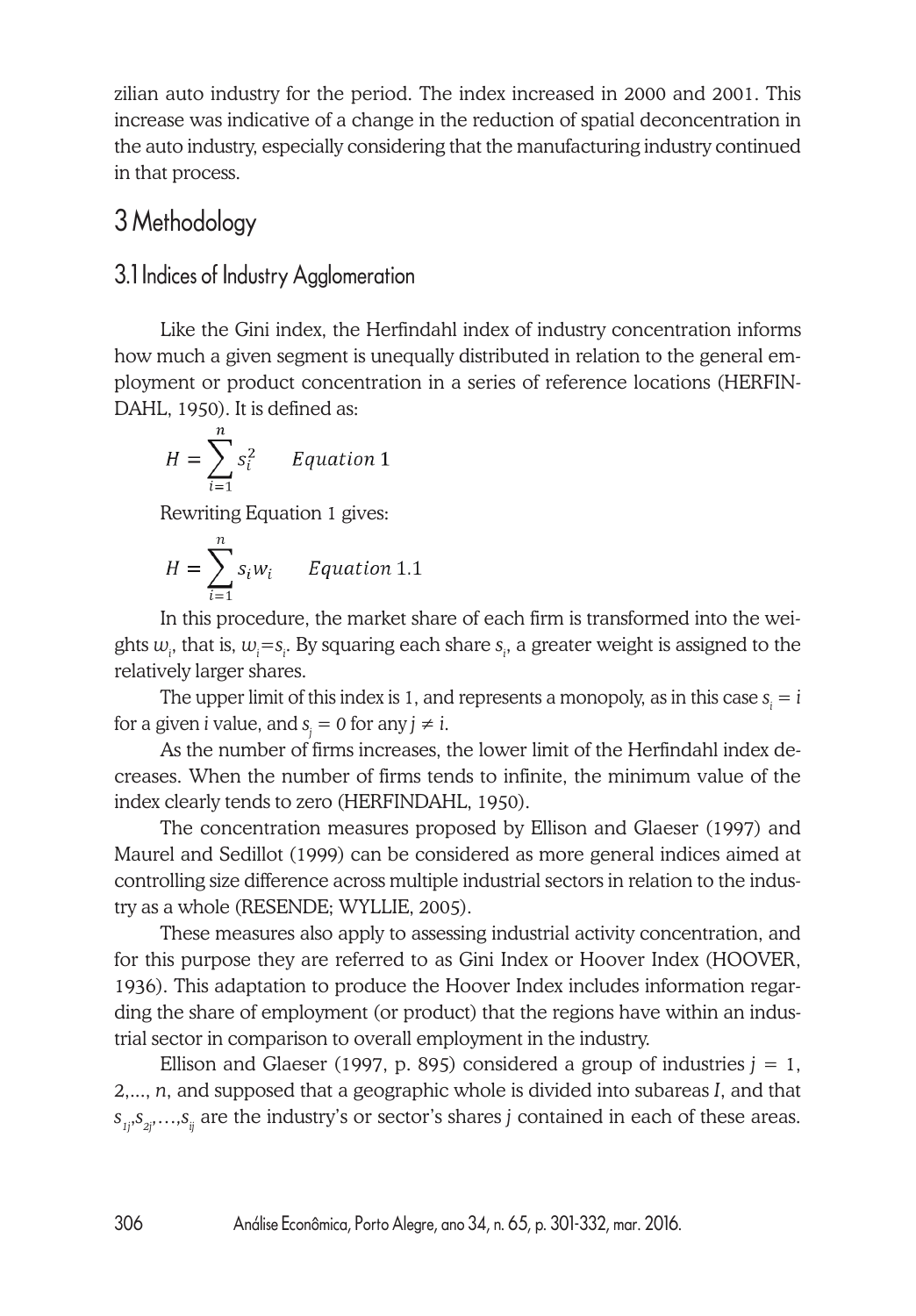Letting  $x_1, x_2, \ldots, x_i$  be some other measure of the size of these areas (e.g., each area's share of population or aggregate employment), the authors concluded that a simple measure of the raw geographic concentration of industry *j* is:

$$
G = \sum_{i=1}^{I} (s_{ij} - x_i)^2
$$
 Equation 2

where  $s_{\scriptscriptstyle \hat{i}}$  is location *i*'s share of overall sectoral employment in the manufacturing industry (i.e., in relation to the sector), and  $x_{\vphantom{i}}$  indicates locations  $i$ 's share of overall employment in the whole manufacturing industry.

Applying this indicator has some advantages, such as: easy interpretation, immediate comparison between activity sectors, and it is relative to the local economic scale, instead of simply pinpointing a location's share of sectoral employment or production. Nevertheless, it also features some pitfalls, such as: it sensitive both to the geographic units selected as reference (spatial divisions) and to the level of sectoral aggregation adopted.

Ellison, Glaeser and Kerr (2007) were aware of the problems arising from applying such measures to cross-region or cross-country analyses. The results would be invariably sensitive to both the size distribution of plants in the industry and the fitness of the available geographic data. The authors, therefore, proposed an alternative measure of agglomeration, herein referred to as  $\hat{\gamma}$ :

$$
\gamma = \frac{\hat{G} - (1 - \sum_i x_i^2)H}{(1 - \sum_i x_i^2)(1 - H)}
$$
 Equation 3

where:

- $G \equiv G = \sum_i (s_{ij} \cdot x_i)^2$  represents an estimator of "natural" (absolute) concentration;
- (1⋅∑<sub>*i*</sub><sup>*x*<sub>*i*</sub></sub>) stands for the regional distribution of overall employment (if it</sup> equals 1, the distribution is equitable); and
- *H*=∑ $S_{ij}^2$  is the Herfindahl index of industry concentration (the nearer *H* is to 1, the larger the industry concentration ).

In conclusion, the authors favor an index of geographic concentration combining *G* and the Herfindahl index to address the impact of locational factors on the geographic concentration of industry. The higher the index, the larger the impact of location factors on the geographic concentration of the manufacturing industry. By the same token, the lower the index, the lower the impact of these factors on the geographic concentration of industry.

In relating a measure of spatial concentration with a measure of market structure concentration, the Ellison-Glaeser index makes up for the effect of internal economies of scale (the Herfindahl index includes in the  $\hat{\gamma}$  index the distribution of the plants according to their sizes). The result is the net effect of location factors upon the geographic concentration of industrial activities. Consequently, the  $\hat{\gamma}$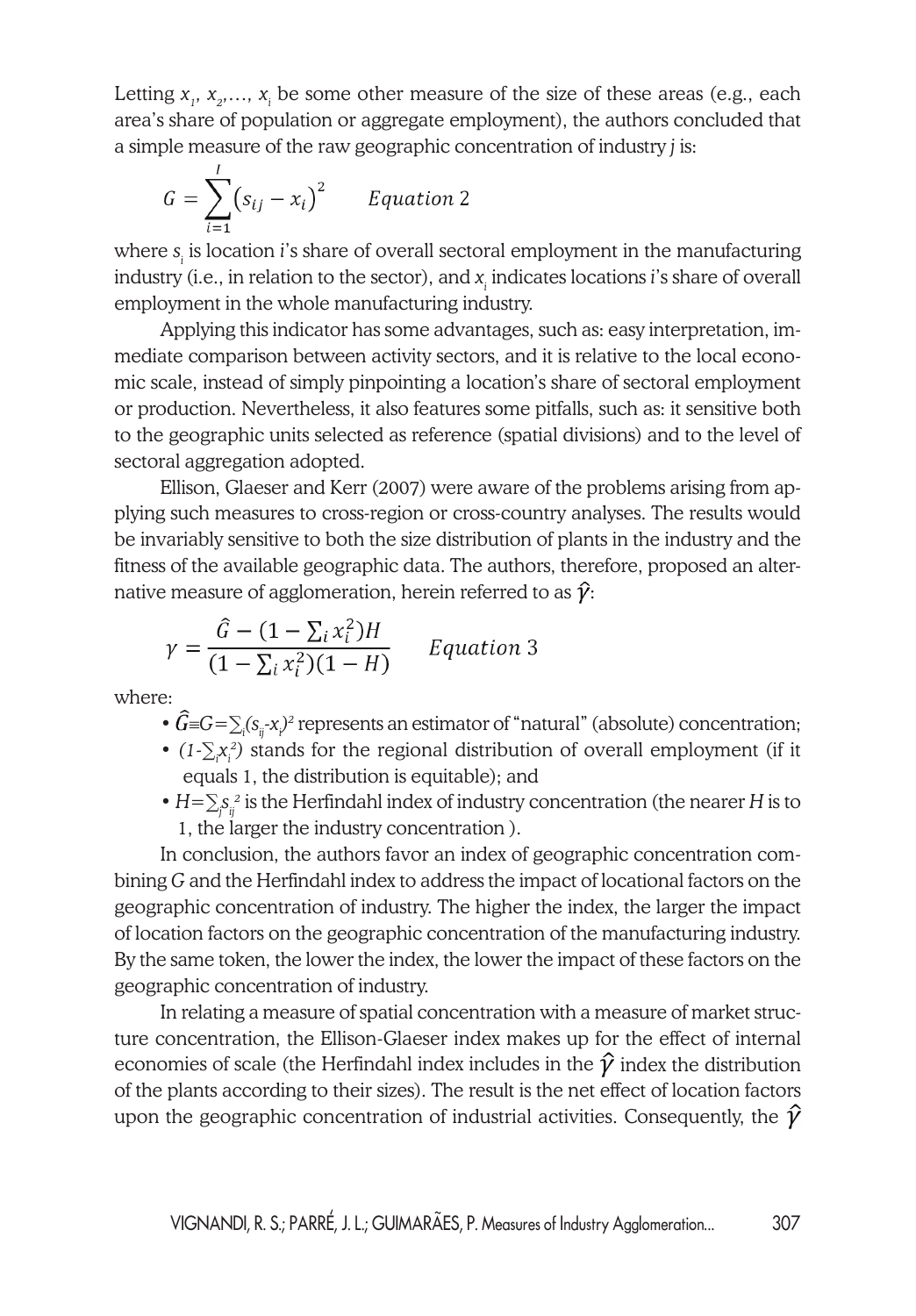index allows for analytically relating market structure with concentration, as it includes both technical scale and spatial localization. In addition, it allows for comparing the level of geographic concentration across industries in reference to the spatial distribution of the manufacturing industry. The aim is to identify potential excesses of geographic concentration (ELLISON; GLAESER; KERR, 2007, p. 7).

#### 3.2 Spatial Agglomeration and Neighboring Effects

According to Guimarães, Figueiredo and Woodward (2011), a number of straightforward changes can be applied to the Herfindahl index to address the neighboring effects more effectively. This revisited statistics can be conceived of as a quadratic form associated to the identity matrix (*Id*). Admitting the spatial interactions between all terms, Equation 1 can be formally rewritten as follows:

 *Hs*  $H_s = s' \Psi s$  Equation 4

where: Ψ is a matrix of spatial weights with generic, non-null elements Ψ*ij* on the main diagonal. The matrix Ψ is designed to account for spillovers that trespass the boundaries of the area under scrutiny. It can be rendered in several different ways, but this study approaches it as  $\Psi = Id + W$ , where *W* is the conventional, row-standardized contiguity matrix with zeros on the diagonal. If no neighboring effects apply, then  $\Psi = Id$ , giving the traditional Herfindahl Index the spatially weighted version of the Herfindahl index is bounded – if all regions have neighbors – in the *[1/J, 1]*<sup>3</sup> interval.

The definition of a spatial weight matrix (*W*) is based on the continuity, which, in turn, may be defined as a neighborhood, and the geographic distance and the social-economic combination of both. The analysis of many results in spatial econometrics depends on the choice of the spatial weights matrix, ie, a discussion regarding the types of matrices is a very important and crucial in the spatial econometric literature. The binary matrix of spatial weights can be prepared in accordance with the idea of continuity, the definition of which is that two regions are neighbors if they share a common physical boundary. According to this concept of continuity is given a unit value in the array to two neighboring regions, otherwise it is assigned a null value.

 $3$  Please note that  $(\sum s_j)^2 = H + 2\sum_{i \neq j} s_j = 1$  and  $H_s = s'(Id + W)s = H + s'Ws$ . Because the upper limit of the off-diagonal elements of W is 1, it follows that  $H_{\frac{1}{s}}$  will never be greater than 1. In contrast,  $H$ reaches its lowest bound of *1/J* when the *sj 's* are equal for all regions. In addition, *s* is a positive definite quadratic form, which implies that *Hs* will never be lower than *1/J*.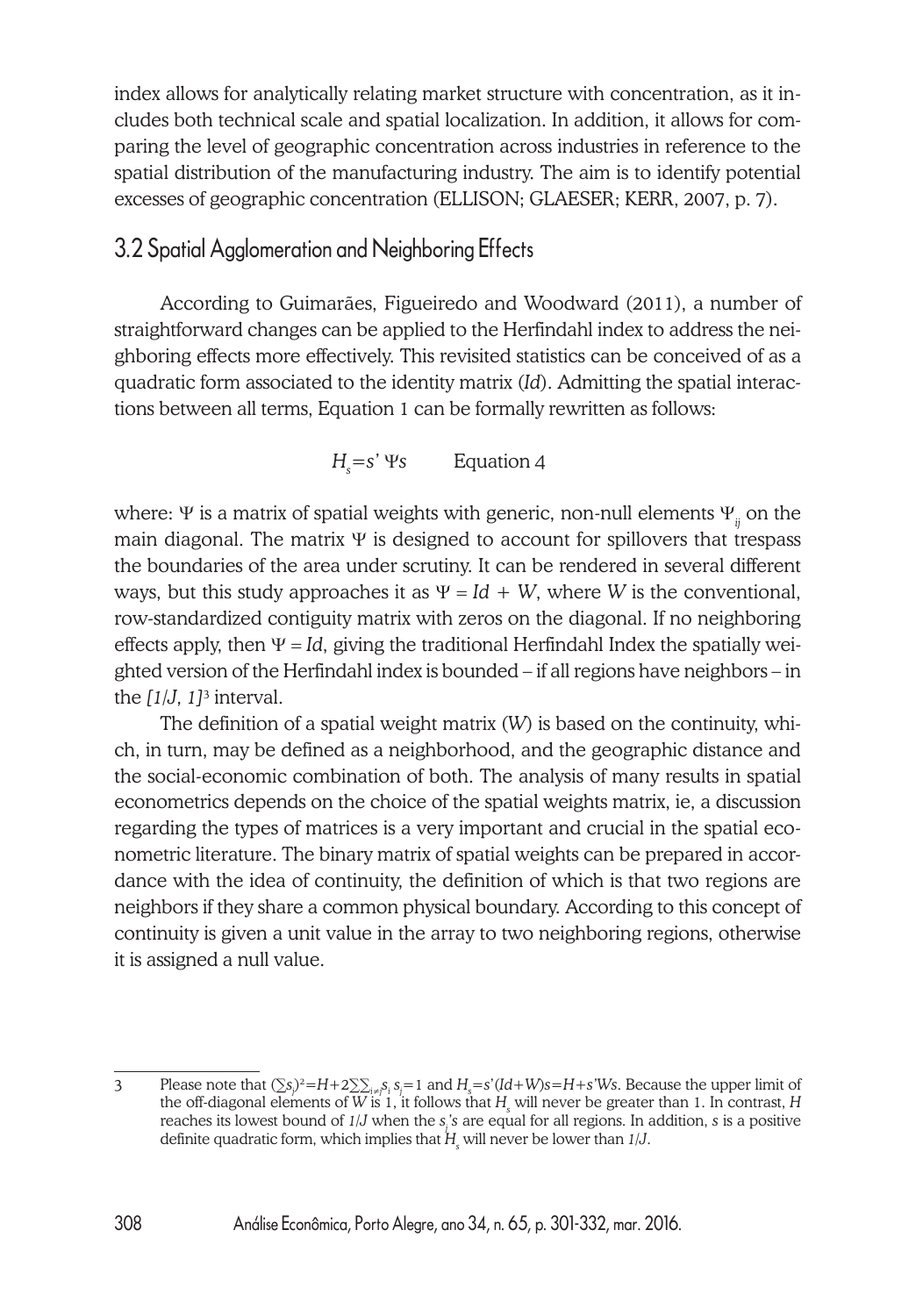Formally we have:

 $W_{ij}$ =1 if *i* and *j* are continuous 0 if *i* and *j* are not continuous

By convention,  $W_i = 0$  represents that no neighboring region i can be herself. This happens because, once calculating the trace of the matrix of spatial weights, and the trace is represented as the sum of the diagonal elements of the matrix, whether these are zero, the trace will be a null value also facilitating a series accounts.

Despite the apparent simplicity of the concept, there have been several possibilities to define the neighborhood, according to different conventions continuity. The problem is configured as specified in the definition of the geographical border through the observation of a map. The map, despite being a good representation of the actual geographic configuration also contains measurement errors. Considering these measurement errors and in reference to the movement of pieces on a chessboard, the matrix used to implement the convention Brazilian was like "Queen" (considering the matrix endogenously in the proceedings). For this definition, which is adopted across borders with non-zero length, can be considered the vertices (nodes) in the map view as continuous. This matrix was chosen because it showed the highest and best values of Moran's I, as recommended by Almeida (2004). The weight matrix for the Brazilian case was constructed from the 137 meso-regions and across the 23 sectors that make up the manufacturing industry in Brazil, considering the classification of the CNAE. However, it is important to note that other mothers were tested, such as the Rook, Bishop and *K*-neighbors.

It follows that the spatially weighted Herfindahl index combines the information from both the traditional Herfindahl index and Moran's I statistics:

$$
Hs=H+s' Ws \quad Equation 4.1,
$$

where *s' Ws*=*M(H-J-1)+J-1 i'Ws*

Considering the relation between Moran's *I* statistics and the spatially weighted version of the Herfindahl index:

$$
H_s = M(H-J^{-1}) + H + k_1
$$
 Equation 4.2,

where:  $\mathrm{k}_{\mathrm{i}}$  = $J^{\mathrm{i}}$  i'Ws is a spatially weighted mean of the shares.  $H_{\mathrm{s}}$  is an increasing function of *H* (a measure of spatial concentration within regions) and *M* (a measure of spatial concentration across regions that captures the neighboring effects).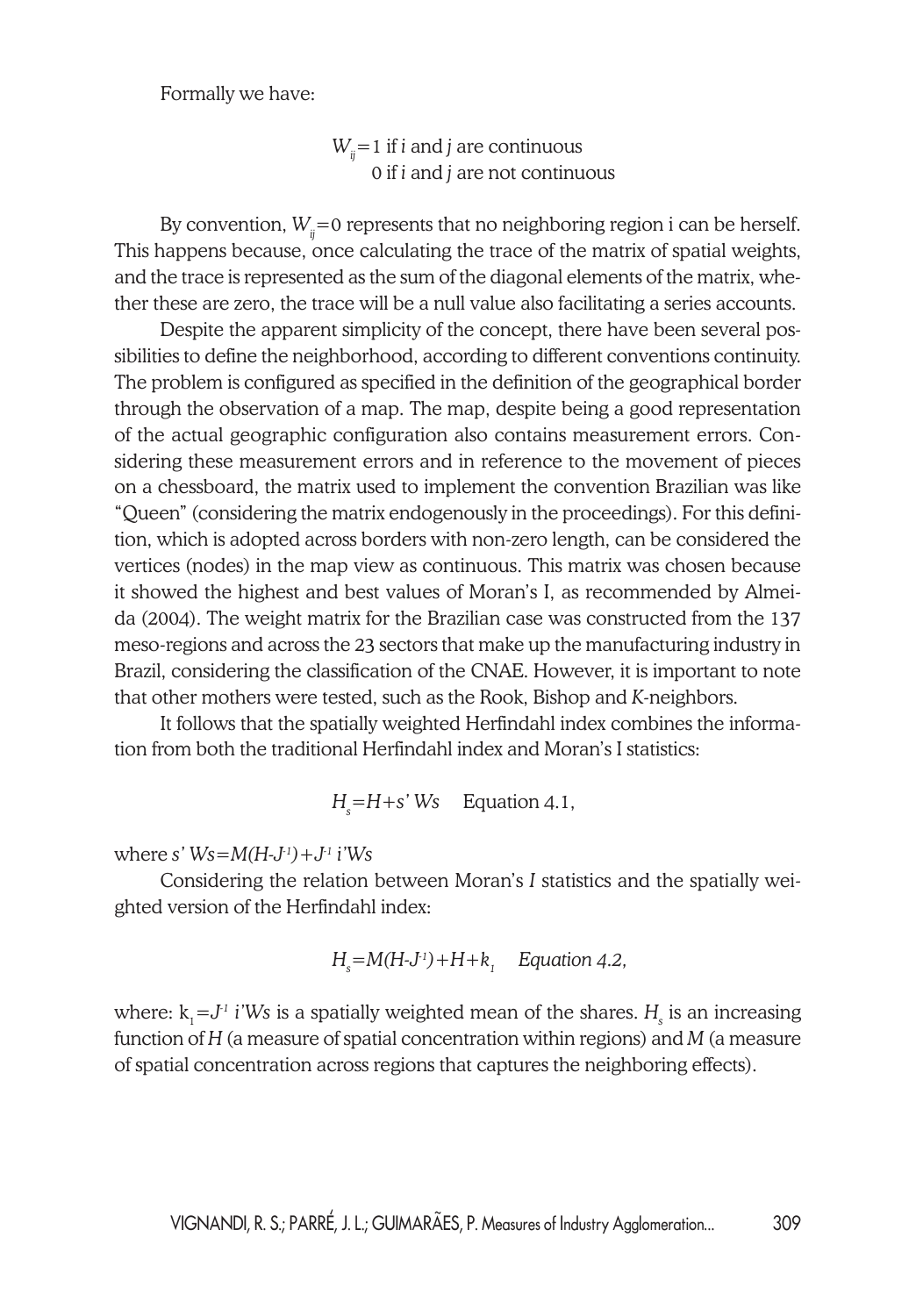Guimarães, Figueiredo and Woodward (2011) state that this idea can be applied to the raw concentration index, referred to as the Ellison-Glaeser Index. In this case, a spatially weighted version could be rendered as:

 $G<sub>s</sub> = (s-x)'$   $\Psi(s-x)$  Equation 5

The relation between  $G_{\!\scriptscriptstyle\rm g}$  and Moran's *I* can be defined as follows:

$$
G_s = G + (s-x)' W(s-x)
$$
 Equation 5.1,  
 $G_s = G + M_D G$  Equation 5.2,

where the index  $M_{\text{D}}$  is added to indicate that Moran's I is applied to different regions.

Using *Gs* as a starting point, Guimarães, Figueiredo and Woodward (2011) also pointed to the possibility of applying the same procedure used for the Ellison- -Glaeser Index (1997) to derive a spatially weighted version of EG ( $\hat{\mathcal{V}}$ ) index. Thus, using the weighted version of the Ellison-Glaeser index gives:

$$
\widehat{\gamma_s} = \frac{G_s - H_I(1 - x'\Psi x)}{(1 - H_I)(1 - x'\Psi x)} \qquad Equation 6
$$

For  $\Psi = Id$ , the index gives way to the standard EG. With the neighboring effect,  $\hat{\gamma_s}$ is a reparameterization of index  $G_{\!\scriptscriptstyle\rm g}$  and, as such, will monotonically behave with the *G<sub>s</sub>* for a spatial structure (Ψ) and reference distribution (*x*). This means that is also monotonically related to  $M<sub>p</sub>$  (Moran's *I* applied to differences in the shares). Thus, it is possible to demonstrate that:

$$
\hat{\gamma}_s^* = \hat{\gamma}_*(1 + M_D)k_2 \quad Equation 6.1
$$

where:  $k_2$  is a constant equal to  $\frac{1}{4} m \frac{W}{W}$ , and  $\hat{\gamma}^2$  and  $\hat{\gamma}^2$  are rescaled versions of  $\widehat{\mathcal{V}}_s$  and  $\widehat{\mathcal{V}}$  .

In essence, Guimarães, Figueiredo, Woodward (2011) proposes applying an "inflation factor" of  $(1+M^D_{\rm D})$ k<sub>2</sub> to the common *EG* index  $(\hat{\gamma})$  to account for the level of spatial autocorrelation across regions. This "inflation factor" will be equal to 1 under the null hypothesis of no spatial autocorrelation,  $E(M_{\nu})$ , and, thus,  $\hat{Y}_s$  e  $\hat{Y}$ will produce exactly the same results. In addition, if  $M_{\text{n}} > E(M_{\text{n}})$ , then  $\hat{Y}_s$  will be larger than  $\hat{\gamma}$ , and the reverse is true if  $M_{\text{D}} < E(M_{\text{D}})$ .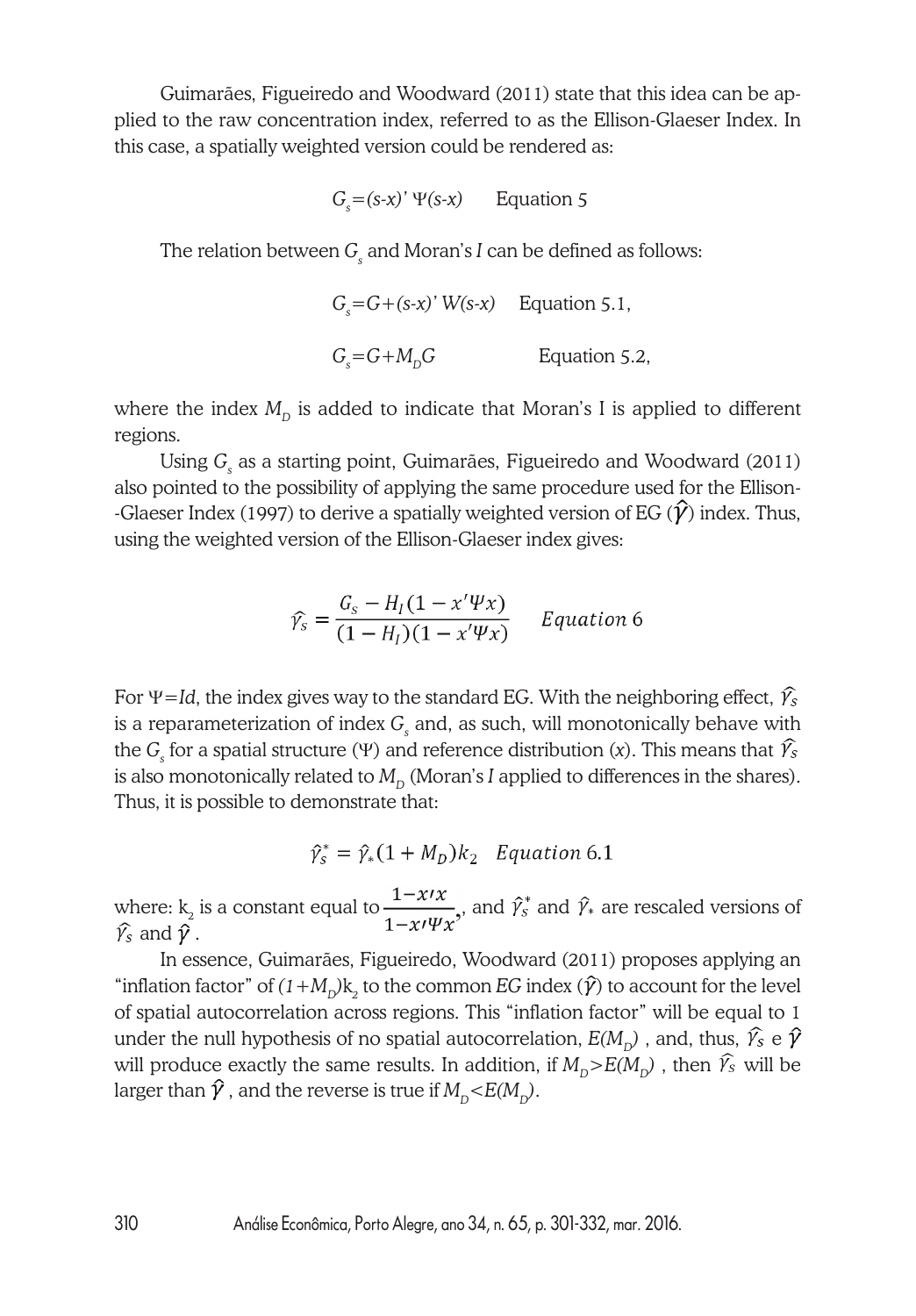# 3.3 Variable Description and Secondary Data

The variable used in this study to calculate both the standard and the spatially changed indexes of Herfindahl, Raw Geographic Concentration, and Ellison-Glaeser was: number of firms as identified in a secondary database comprising data from the Annual Report of Social Information developed by the Brazilian Ministry of Labor and Employment (RAIS/MTE). The data comprises the years 1995, 2000, 2005, and 2010. All concentration indexes mentioned in sections 4.1 and 4.2 were calculated using scripts specifically developed for the statistical software package Stata.

The set of data involves the results of the equations introduced in the previous section, which were spatially measured considering the 137 Brazilian meso- -regions and the 23 sectors that made up the manufacturing industry from 1995 to 2010. These data served as input to the standard and modified analyses of spatial concentration and, therefore, to the observation of the potential changes in the status of sectors and regions in relation to the overall industry in Brazil in the period under scrutiny.

A new code of economic activities was implemented in 1995 (CNAE/IBGE), producing data that are inconsistent for analysis with data from the previous years, especially in the case of more fine-grained data. The Ministry of Labor and Employment (1999) has sought to map new data onto the old codification, but the data are assumed to be reliable only down to the level of the 26 subsectors of the economy (NAJBERG; OLIVEIRA, 1999).

Given the use of secondary data on the number of firms as published in the Annual Report of Social Information, the analyses included an assessment of the effect of this method on the results. For the sake of consistency, the analysis focused on the data related to the CNAE 95, which basically corresponds to the CNAE 1.0. This was assumed to make up for the changes in sector classification in Brazil (CNAE 1.01 and CNAE 2.0) and ensure the feasibility of computing the spatial concentration indexes using the variable of choice over the selected period.

# 4 Results and Discussion

#### 4.1 Industry Agglomeration in Brazil from 1995 to 2010: an Unweighted Analysis

This section reports on the results after computing the Herfindahl (H), Raw Concentration (G), and Ellison-Glaeser  $(y)$  Indexes as spatially unweighted measures, following Equations 1, 2, and 3 respectively. Tables 1 and 2 show the results of the three indexes in relation to the manufacturing industry sectors in 1995, 2000, 2005, and 2010.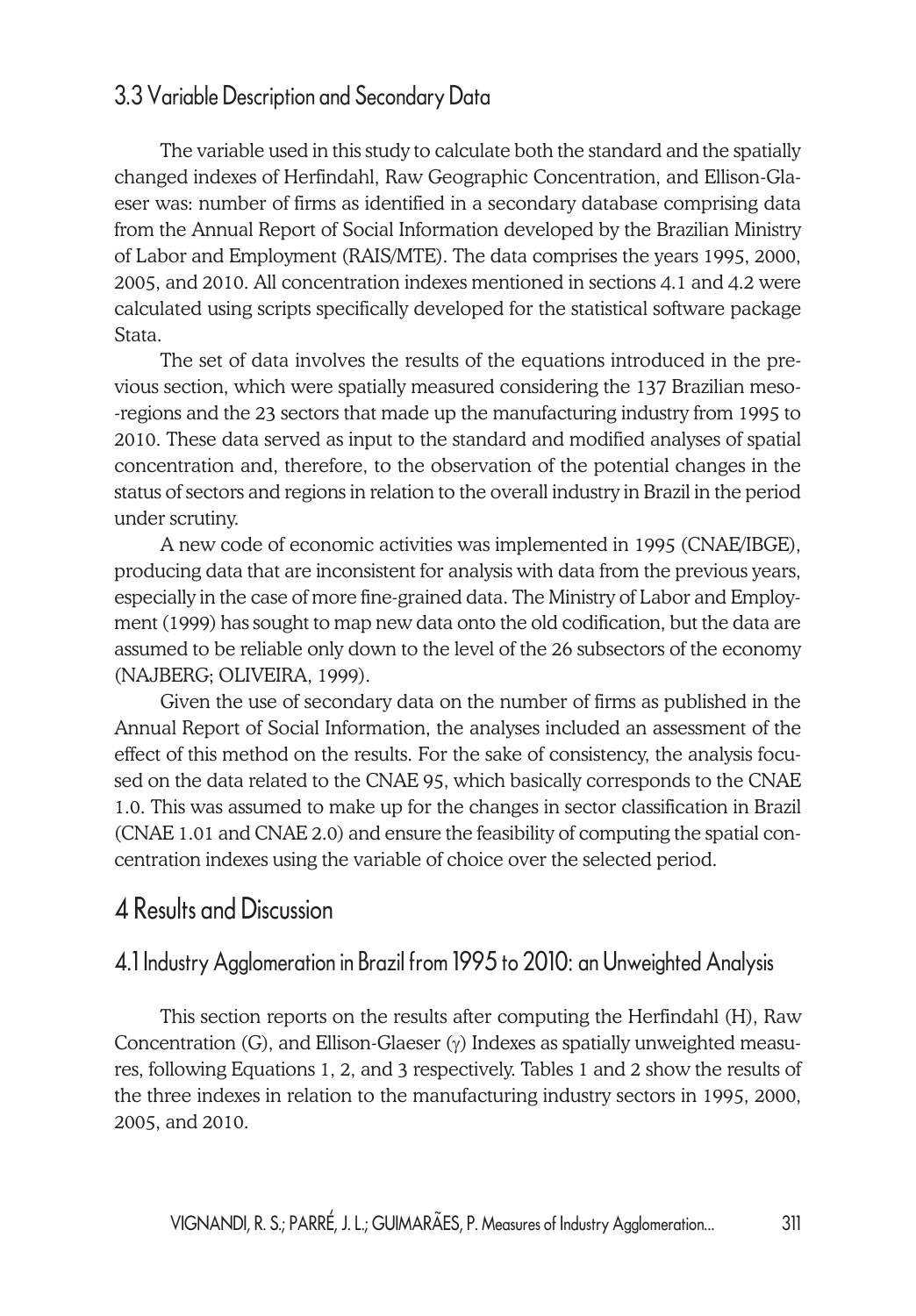In some sectors shown in Table 1, geographic concentration decreased in the 1995/2000 period. Considering the most clustered sectors – Sectors 16 (Manufacturing of Tobacco Products), 19 (Manufacturing of Leather and Leather Products), 23 (Manufacturing of Coke, Nuclear Fuel, Ethanol, and Oil Refinery), 32 (Manufacturing of Electronic Material, and Communication Equipment and Devices), and 35 (Manufacturing of Other Transportation Equipment) --, the only ones that experienced increased concentration were Sectors 16 and 23. The other three sectors faced substantial reductions according to the three industry concentration indexes for 1995 and 2000.

| 1995      |         |          |         | 2000                            |                      |         |
|-----------|---------|----------|---------|---------------------------------|----------------------|---------|
|           | H       | G        | γ       | H                               | G                    | γ       |
| Sector 15 | 0.02933 | 0.029668 | 0.03217 | 0.02407                         | 0.01986              | 0.02099 |
| Sector 16 | 0.12069 | 0.106027 | 0.11494 | 0.16374                         | 0.14586              | 0.15414 |
| Sector 17 | 0.07619 | 0.014313 | 0.01552 | 0.06353                         | 0.01963              | 0.02075 |
| Sector 18 | 0.09672 | 0.010725 | 0.01163 | 0.0585                          | 0.01265              | 0.01337 |
| Sector 19 | 0.17393 | 0.166655 | 0.1807  | 0.14743                         | 0.13568              | 0.14343 |
| Sector 20 | 0.03079 | 0.061898 | 0.06712 | 0.03239                         | 0.0536               | 0.05666 |
| Sector 21 | 0.10808 | 0.008827 | 0.00957 | 0.07639                         | 0.00779              | 0.00823 |
| Sector 22 | 0.17281 | 0.027589 | 0.02991 | 0.14888                         | 0.03402              | 0.03596 |
| Sector 23 | 0.04129 | 0.074802 | 0.0811  | 0.04162                         | 0.07571              | 0.08120 |
| Sector 24 | 0.19058 | 0.033199 | 0.036   | 0.14439                         | 0.0306               | 0.03234 |
| Sector 25 | 0.19007 | 0.030214 | 0.03276 | 0.13149                         | 0.02173              | 0.02297 |
| Sector 26 | 0.04439 | 0.015354 | 0.01665 | 0.0308                          | 0.01327              | 0.01402 |
| Sector 27 | 0.10427 | 0.019806 | 0.02147 | 0.08064                         | 0.02199              | 0.02324 |
| Sector 28 | 0.15034 | 0.015828 | 0.01716 | 0.10644                         | 0.01249              | 0.0132  |
| Sector 29 | 0.13881 | 0.015026 | 0.01629 | 0.10284                         | 0.01351              | 0.01428 |
| Sector 30 | 0.26593 | 0.076449 | 0.08286 | 0.16449                         | 0.05032              | 0.05315 |
| Sector 31 | 0.19846 | 0.036652 | 0.03974 | 0.15389                         | 0.0342               | 0.03615 |
| Sector 32 | 0.21049 | 0.090169 | 0.09777 | 0.14231                         | 0.06925              | 0.07319 |
| Sector 33 | 0.16863 | 0.025391 | 0.02751 | 0.13308                         | 0.02646              | 0.02795 |
| Sector 34 | 0.26719 | 0.074259 | 0.08053 | 0.16962                         | 0.04628              | 0.04893 |
| Sector 35 | 0.17976 | 0.104570 | 0.11338 | 0.13542                         | 0.0879               | 0.0929  |
| Sector 36 | 0.06924 | 0.009673 | 0.01049 | 0.05082<br>$\sim$ ntinii $\sim$ | 0.00742<br>$\sim$ +h | 0.00784 |

Table 1 - Unweighted Herfindahl, Raw Concentration, and Ellison-Glaeser Indexes ofthe Brazilian Manufacturing Industry in years 1995 and 2000

continue on the next page...

312 Análise Econômica, Porto Alegre, ano 34, n. 65, p. 301-332, mar. 2016.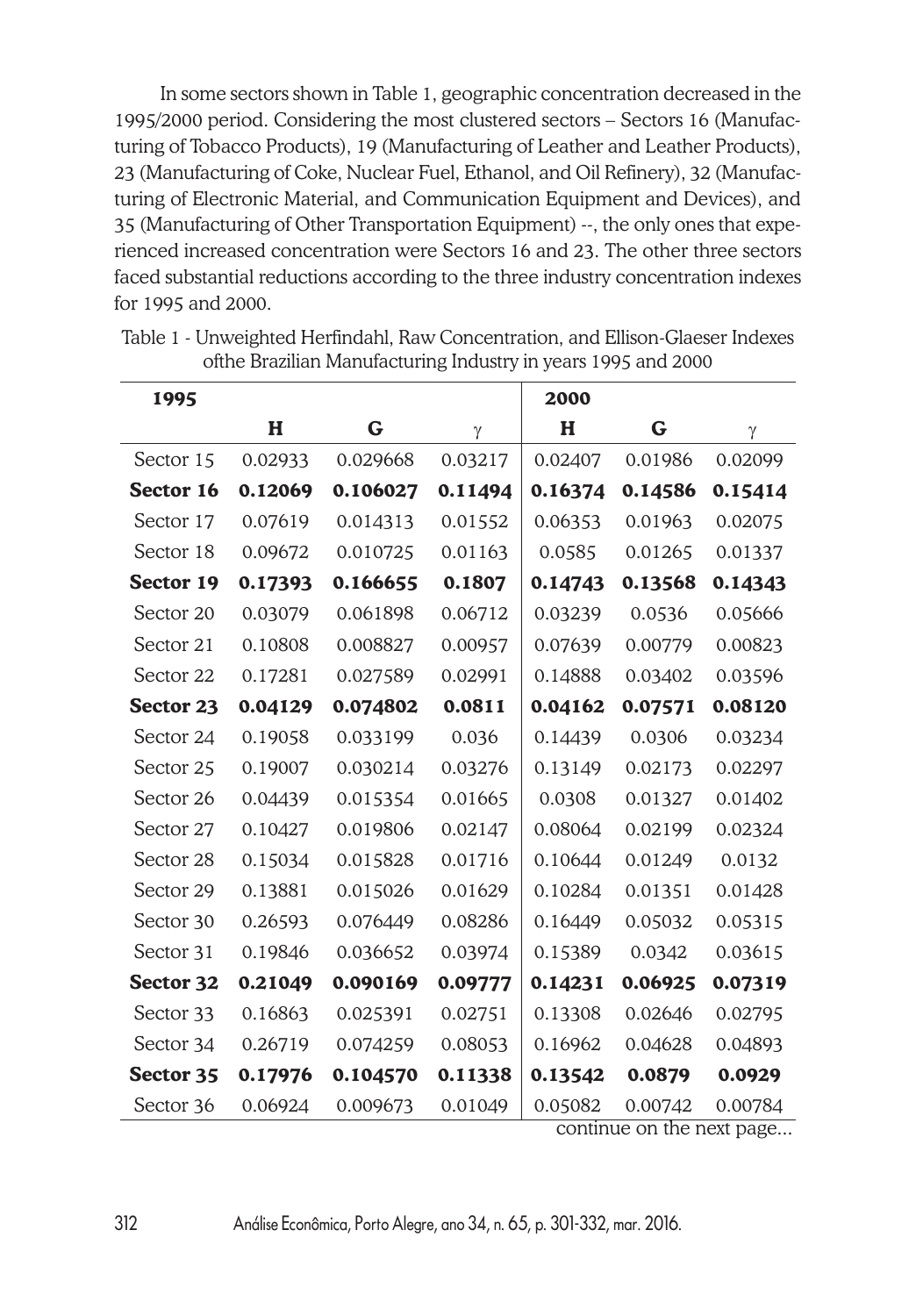| conclusion. |   |                                                                  |      |  |
|-------------|---|------------------------------------------------------------------|------|--|
| 1995        |   |                                                                  | 2000 |  |
|             | н |                                                                  |      |  |
|             |   | Sector 37  0.06491  0.020998  0.02258  0.04615  0.00972  0.01017 |      |  |
|             |   |                                                                  |      |  |

Source: Authors' table building on the RAIS/MTE database (BRASIL, 2010).

Individual analysis of the Ellison-Glaeser indexes shows that Manufacturing of Leather and Leather Products was the sector that experienced the greatest reduction in concentration (0.0373), dropping from 0.1807 in 1995 to 0.1434 in 2000. The index for Sector 32 (Electronic Materials and Communication Equipment and Devices) dropped from 0.0977 in 1995 to 0.0731 in 2000, i.e., a reduction of 0.0246 in the Ellison-Glaeser index. In Sector 32, the greatest drop in the period was registered by the Herfindahl sub-index: 0.0682. In Sector 35 (Manufacturing of Other Transportation Equipment), the reduction was of 0.0204 (from 0.1133 to 0.0929), the Herfindahl index being the sub-index that experienced the greatest drop (thus contributing to the decrease in the Ellison-Glaeser index) – a drop of 0.0443.

Manufacturing of Tobacco Products was one of the sectors that underwent increased concentration: from 0.1149 in 1995 to 0.1541 in 2000, an increase of 0.0392. The sub-index with major contribution to this increase was the Herfindahl index, with an increment of 0.0430. Manufacturing of Coke, Nuclear Fuel, Ethanol, and Oil Refinery experienced a mild variation, and the indexes remained stable in this period.

In Table 2, geographic concentration decreased in some sectors in the period from 2005 to 2010 as well. Considering the five most concentrated sectors – Sectors 16 (Manufacturing of Tobacco Products), 19 (Manufacturing of Leather and Leather Products), 23 (Manufacturing of Coke, Nuclear Fuel, Ethanol, and Oil Refinery), 32 (Manufacturing of Electronic Material and Communication Equipment and Devices), and 35 (Manufacturing of Other Transportation Equipment) –, Sector 23 was the only ones that experienced increased concentration. The other four sectors experienced substantial deconcentration according to the three indexes of industry concentration related to the 2005/2010 period.

| 2005 |   |   |                                                                  | 2010 |         |         |
|------|---|---|------------------------------------------------------------------|------|---------|---------|
|      | н | G |                                                                  | Н    | G       |         |
|      |   |   | Sector 15  0.02254  0.01932  0.020201  0.02093  0.01787  0.01861 |      |         |         |
|      |   |   | Sector 16 $0.14876$ 0.11437 0.119560 0.1377 0.11199              |      |         | 0.11659 |
|      |   |   | Sector 17  0.06239  0.02228  0.023298  0.06181                   |      | 0.02374 | 0.02472 |

Table 2 - Unweighted Herfindahl, Raw Concentration, and Ellison-Glaeser Indexes of the Brazilian Manufacturing Industry in years 2005 and 2010

continue on the next page...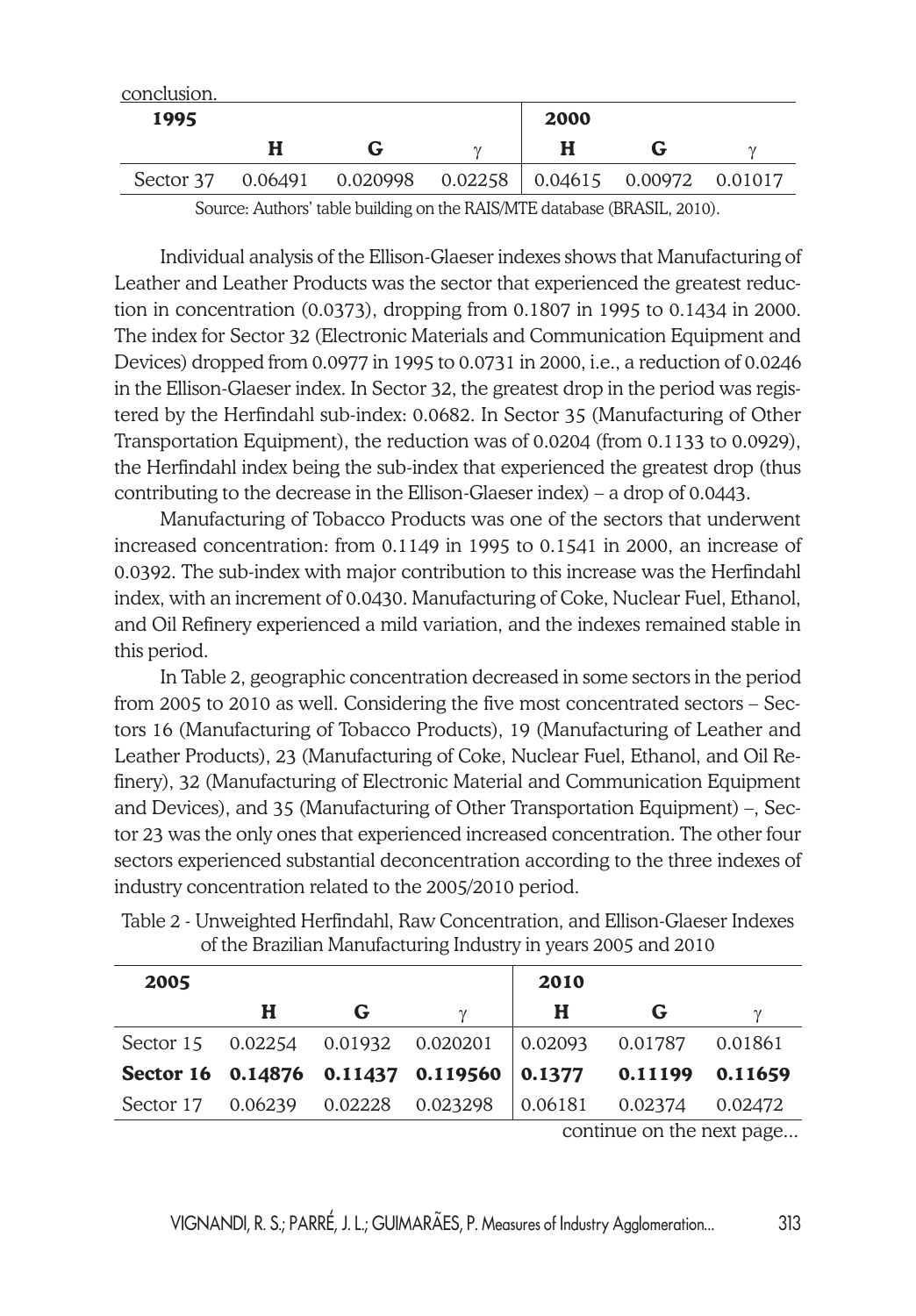| 2005      |         |         |          | 2010    |         |         |
|-----------|---------|---------|----------|---------|---------|---------|
|           | H       | G       | $\gamma$ | H       | G       | γ       |
| Sector 18 | 0.04964 | 0.01233 | 0.012890 | 0.04781 | 0.01301 | 0.01355 |
| Sector 19 | 0.10863 | 0.09966 | 0.104222 | 0.09056 | 0.08614 | 0.08972 |
| Sector 20 | 0.03067 | 0.04331 | 0.045287 | 0.02845 | 0.03345 | 0.03484 |
| Sector 21 | 0.0662  | 0.00746 | 0.007797 | 0.06505 | 0.00802 | 0.00834 |
| Sector 22 | 0.11726 | 0.02711 | 0.028343 | 0.11535 | 0.02985 | 0.03109 |
| Sector 23 | 0.04549 | 0.0603  | 0.063053 | 0.18474 | 0.15263 | 0.15895 |
| Sector 24 | 0.12353 | 0.02933 | 0.030674 | 0.07904 | 0.01367 | 0.01424 |
| Sector 25 | 0.11008 | 0.02061 | 0.021554 | 0.09212 | 0.01571 | 0.01636 |
| Sector 26 | 0.02755 | 0.01148 | 0.012000 | 0.02442 | 0.00854 | 0.00889 |
| Sector 27 | 0.07505 | 0.02146 | 0.022435 | 0.06802 | 0.02068 | 0.02154 |
| Sector 28 | 0.08688 | 0.01117 | 0.011680 | 0.0717  | 0.00797 | 0.00829 |
| Sector 29 | 0.08528 | 0.01231 | 0.012866 | 0.06397 | 0.00736 | 0.00767 |
| Sector 30 | 0.11277 | 0.03941 | 0.041188 | 0.11716 | 0.07103 | 0.07396 |
| Sector 31 | 0.11045 | 0.0231  | 0.024158 | 0.09367 | 0.01881 | 0.01959 |
| Sector 32 | 0.19436 | 0.14095 | 0.147398 | 0.15822 | 0.09866 | 0.10274 |
| Sector 33 | 0.12845 | 0.03083 | 0.032220 | 0.09874 | 0.0189  | 0.01967 |
| Sector 34 | 0.1414  | 0.04104 | 0.042917 | 0.11878 | 0.03286 | 0.03422 |
| Sector 35 | 0.12146 | 0.09173 | 0.095918 | 0.09982 | 0.07863 | 0.08189 |
| Sector 36 | 0.04426 | 0.00764 | 0.007991 | 0.04041 | 0.00843 | 0.00878 |
| Sector 37 | 0.03604 | 0.00698 | 0.007256 | 0.04168 | 0.01055 | 0.01096 |

Source: Authors' table building on the RAIS/MTE database (BRASIL, 2010).

Individual analysis of the Ellison-Glaeser index indicated that Manufacturing of Tobacco Products experienced a very mild concentration variation and remained virtually stable in the period. Manufacturing of Leather and Leather Products suffered the greatest index reduction (0.0373), going from 0.1042 in 2005 to 0.0897 in 2010, the Herfindahl index being the sub-index with the greatest drop: 0.0181. The Electronic Materials and Communication Equipment and Devices index dropped from 0.1473 in 2005 to 0.1027 in 2010, i.e., a drop of 0.0446, the greatest decrease in the 2005 and 2010 periods. The Manufacturing of Other Transportation Equipment index decreased from 0.0959 in 2005 to 0.018 in 2010, i.e., a drop of 0.0141. The sub-index that accounted for the greatest drop (thus contributing to the decrease in the Ellison-Glaeser index) was the Herfindahl index – a drop of 0.0216.

conclusion.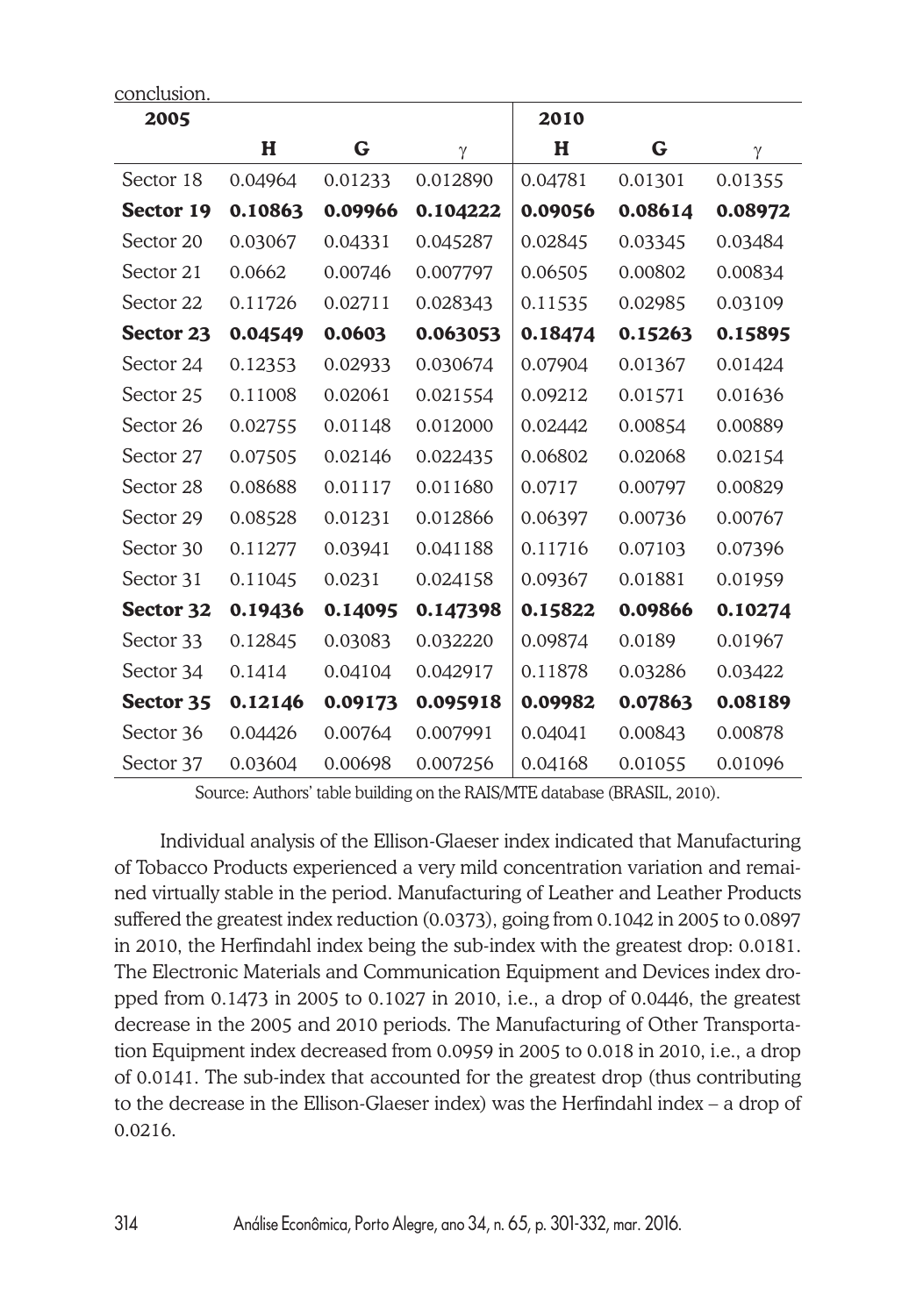Manufacturing of Coke, Nuclear Fuel, Ethanol, and Oil Refinery was one of the few sectors that experienced increased concentration: from 0.063 in 2005 to 0.1589 in 2010, i.e., an increment of 0.0959. The sub-index that contributed most to this increase was the Herfindahl index, with an increment of 0.0430.

These results seem to be partially consistent with those reported in Biderman (2004), who analyzed a dynamic model in which companies decided their location simultaneously. The author first claimed that the low skilled sectors were originally concentrated, while the highly skilled industries were originally more deconcentrated. The author also claimed that the level of concentration decreased in both sectors, but it took place at a faster pace among the less qualified sectors. The results herein described, however, do not support the claim that the low skilled industries are originally clustered, while the more qualified sectors are originally declustered. On the other hand, the second claim seems to be consistent with the present analyses of the tables containing the concentration indexes of the Brazilian industry over the period under scrutiny.

Table 3 provides the Ellison-Glaeser indexes of concentration in the sectors as established by CNAE. The table contains the absolute values of the indexes as well as the ranking of the 23 sectors for an easier analysis of geographic concentration changes that took place in 1995, 2000, 2005, and 2010. As the table shows, concentration increased in six sectors  $(17, 18, 22, 23, 27,$  and  $32)$ ,<sup>4</sup> while they decreased in the other 17 sectors (15, 16, 19, 20, 21, 24, 25, 26, 28, 29, 30, 31, 33, 34, 35, 36, and 375 ). However, variations were very small in some sectors (e.g., 18, 21, 27, and 30).

<sup>4</sup> Respectively, Manufacturing of Textile Products; Clothes and Accessories; Press and Audio-visual Reproductions; Coke, Nuclear Fuel, Ethanol, and Oil Refinery; Basic Metallurgy; and Manufacturing of Electronic Materials and Communication Equipment and Devices.

<sup>5</sup> Respectively, Manufacturing of Food and Beverage; Tobacco Products, Leather and Leather Products; Travel Products and Shoes; Wood Products; Cellulose, Paper, and Paper Products; Chemicals; Rubber and Plastic Products; Non-Metallic Mineral Products; Metal Products, Except for Machinery and Equipment; Machinery and Equipment; Office Machines and Computer Equipment; Electrical Machines, Devices and Materials; Medical-Hospital Equipment; Precision and Optical Instruments; Industrial Automation Equipment, Chronometers and Watches; Vehicles, Trailers, and Truck Bodies; Other Transportation Equipment; Furniture and Miscellaneous Industrial Products; and Recycling.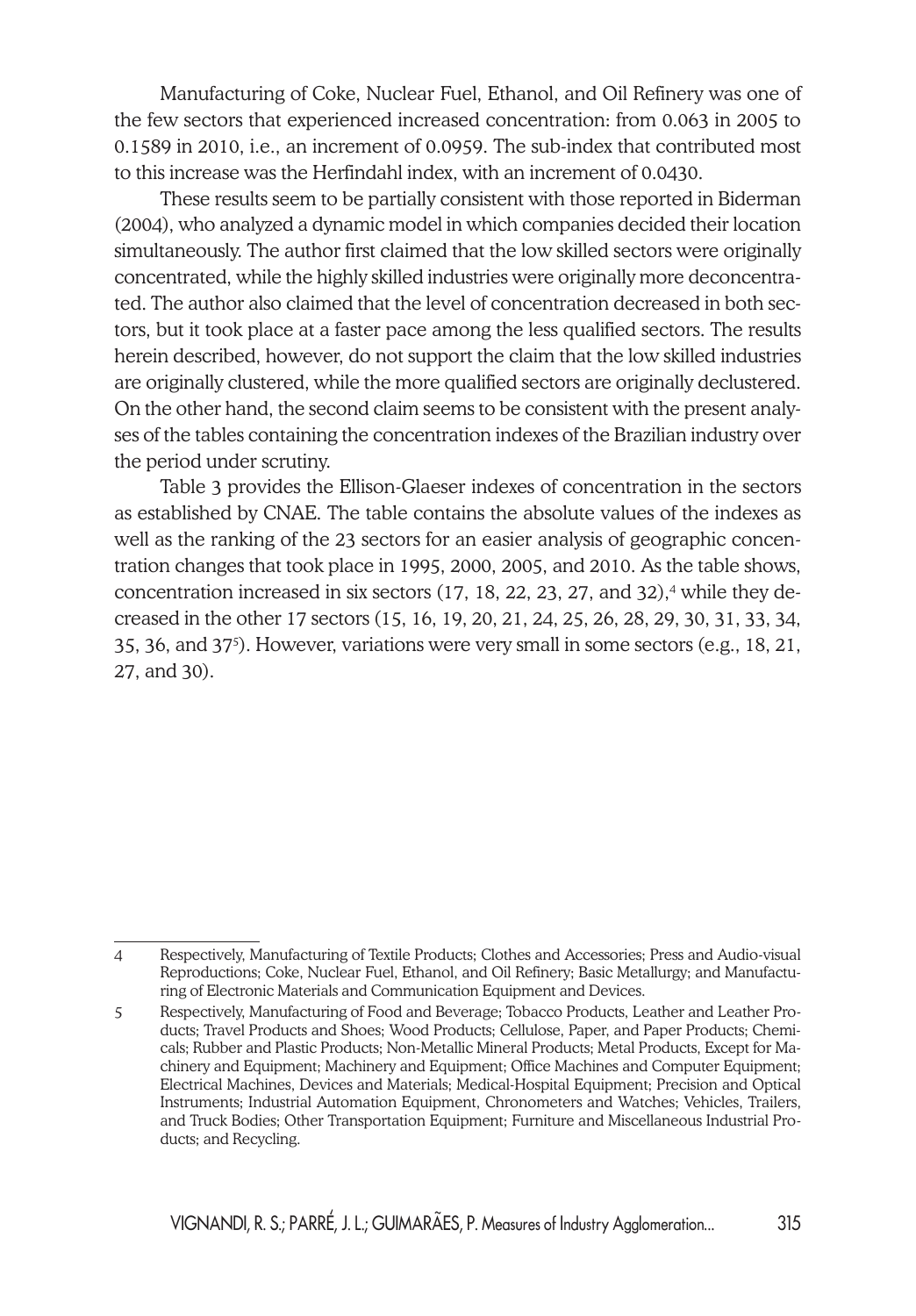|             | 1995      |              | 2000      |      | 2005     |              | 2010       |      |
|-------------|-----------|--------------|-----------|------|----------|--------------|------------|------|
|             | γ         | Rank         | γ         | Rank | ν        | Rank         | γ          | Rank |
| Division 15 | 0.032173  | 12           | 0.02099   | 15   | 0.020201 | 16           | 0.01860641 | 14   |
| Division 16 | 0.11494   | $\mathbf{2}$ | 0.154139  | 1    | 0.119560 | $\mathbf{2}$ | 0.116587   | 2    |
| Division 17 | 0.015518  | 20           | 0.020745  | 16   | 0.023298 | 13           | 0.024724   | 10   |
| Division 18 | 0.011627  | 21           | 0.0133735 | 19   | 0.012890 | 17           | 0.013546   | 17   |
| Division 19 | 0.1807027 | $\mathbf{1}$ | 0.143429  | 2    | 0.104222 | 3            | 0.089716   | 4    |
| Division 20 | 0.0671187 | 8            | 0.0566649 | 6    | 0.045287 | 6            | 0.0348383  | 7    |
| Division 21 | 0.0095654 | 23           | 0.008228  | 22   | 0.007797 | 22           | 0.00834    | 21   |
| Division 22 | 0.0299139 | 13           | 0.035955  | 10   | 0.028343 | 11           | 0.031089   | 9    |
| Division 23 | 0.0811007 | 6            | 0.080018  | 4    | 0.063053 | 5            | 0.158945   | 1    |
| Division 24 | 0.035998  | 10           | 0.0323422 | 11   | 0.030674 | 10           | 0.014236   | 16   |
| Division 25 | 0.032761  | 11           | 0.022966  | 14   | 0.021554 | 15           | 0.016362   | 15   |
| Division 26 | 0.016646  | 18           | 0.014019  | 18   | 0.012000 | 19           | 0.008893   | 19   |
| Division 27 | 0.021474  | 16           | 0.023237  | 13   | 0.022435 | 14           | 0.02153809 | 11   |
| Division 28 | 0.017161  | 17           | 0.013196  | 20   | 0.011680 | 20           | 0.00829426 | 22   |
| Division 29 | 0.016291  | 19           | 0.014279  | 17   | 0.012866 | 18           | 0.0076668  | 23   |
| Division 30 | 0.0828566 | 5            | 0.053145  | 7    | 0.041188 | 8            | 0.0739586  | 6    |
| Division 31 | 0.0397404 | 9            | 0.036148  | 9    | 0.024158 | 12           | 0.0195912  | 13   |
| Division 32 | 0.097768  | 4            | 0.0731912 | 5    | 0.147398 | 1            | 0.1027402  | 3    |
| Division 33 | 0.02751   | 14           | 0.027948  | 12   | 0.032220 | 9            | 0.01966632 | 12   |
| Division 34 | 0.080525  | 7            | 0.0489258 | 8    | 0.042917 | 7            | 0.034218   | 8    |
| Division 35 | 0.1133755 | 3            | 0.092896  | 3    | 0.095918 | 4            | 0.081889   | 5    |
| Division 36 | 0.0104851 | 22           | 0.0078398 | 23   | 0.007991 | 21           | 0.008775   | 20   |
| Division 37 | 0.0225807 | 15           | 0.0101678 | 21   | 0.007256 | 23           | 0.0109573  | 18   |

Table 3 - Unweighted Ellison-Glaeser Indexes and Ranking of the BrazilianManufacturing Sectors in 1995, 2000, 2005, and 2010

Source: Authors' table building on the RAIS/MTE database (BRASIL, 2010).

An analysis of the relative changes revealed that one sector held the same ranking (Sector 16) over the years, 12 lost their ranking (Sector 15, 19, 24, 25, 26, 28-30, 31, 34, 35, and 37), and 10 became relatively more concentrated (Sectors 17, 18, 20-23, 27, 32, 33, and 36). Changes, though, were slight in some sectors. These findings indicate a trend towards industry deconcentration in the years studied.

These findings corroborate the results reported by Resende and Wyllie (2005) and Lautert and Araújo (2007). These authors showed that the most concentrated sectors comprise both activities that use natural materials as input (e.g., those related to Leather and Shoes) and activities that involve more technology and investments (e.g., those related to Coke, Nuclear Fuel, Ethanol, and Oil). Some sectors are characterized as located near the agricultural sources of raw materials (e.g., Manufacturing of Tobacco Products) and/or experiencing the influence of economies of agglomeration, as is the case of spillovers provided by other industries that carry out activities somewhat related to these sectors. In addition, some sectors can be deemed as more sensitive to economies of agglomeration, such as Manufacturing of Electronic Materials and Communication Equipment and Devices, and Manufacturing of Other Transportation Equipment. The least concentrated sectors were usually those involving traditional industrial activities, such as Manu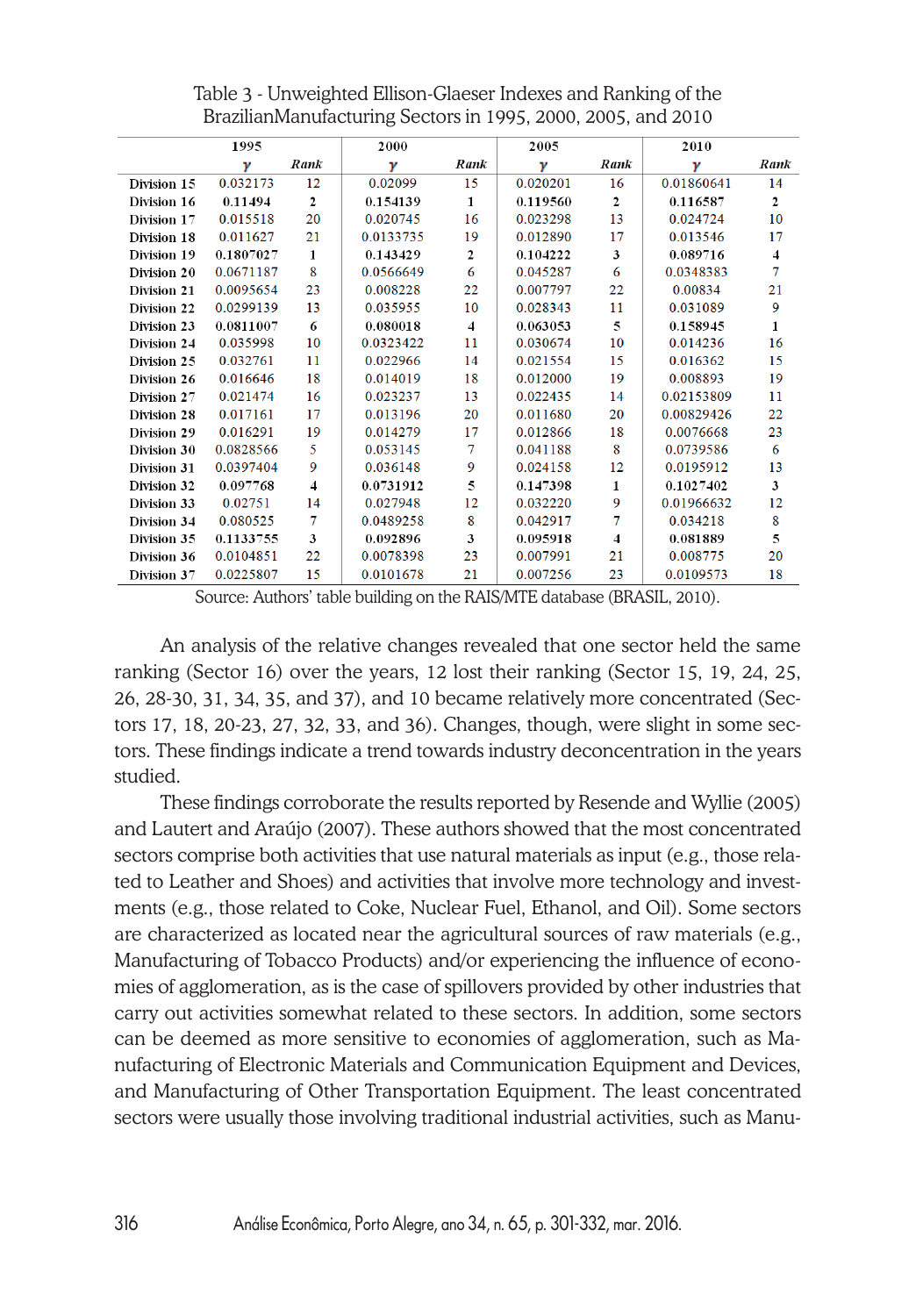facturing of Furniture and Miscellaneous Industrial Products, Recycling, Manufacturing of Cellulose, Paper and Paper Products, and Manufacturing of Machinery and Equipment.

Overall, ranking changed significantly over the years studied, with sectors gaining or losing several places from one period to another. Among the most concentrated sectors, those in the first to fifth places in the ranking, the results stood out in the case of Sectors 23 (Manufacturing of Coke, Nuclear Fuels, Ethanol, and Oil Refinery) and 32 (Manufacturing of Electronic Material and Communication Equipment and Devices), which respectively advanced their places from 6th to 1st and from 4th to 3rd when compared to their concentration in 1995 and 2010. Sector 16 (Manufacturing of Tobacco Products) remained stable in second place in 1995, 2005, and 2010. Sectors 19 (Manufacturing of Leather and Leather Products) and 35 (Manufacturing of Other Transportation Equipment) dropped in their ranking, which is somewhat indicative of industry deconcentration. Sector 19 fell from 1st place in 1995 to 4th place in 2010, and Sector 35 fell from 3rd to 5th place in the same period.

This finding is consistent with that reported by Camargo (2006), who studied the restructuration process of the Brazilian auto industry in the context of the changes that took place in the industry at the national level. The author also pointed out that the process of geographic deconcentration was deeper in the auto industry than in the manufacturing industry as a whole.

#### 4.2 Industry Agglomeration in Brazil from 1995 to 2010: a Weighted Analysis

This section reports the findings after computing the Herfindahl (H), Raw Concentration (G), and Ellison-Glaeser  $(\gamma)$  Indexes as spatially unweighted measures, following Equations 4, 5, and 6 respectively. Tables 4 and 5 show the results of the weighted Ellison-Glaeser indexes of some sectors of the manufacturing industry in 1995, 2000, 2005, and 2010. They also display the overall Moran's *I* for all sectors that made up the Brazilian manufacturing industry in that period. Moran's *I* statistics breaks down the overall index of autocorrelation to the level of the individual local contribution. Two different types of spatial weight matrices were tested to support the spatially weighted analyses, namely the Queen type and the Rook Type. The Queen type matrix provided the most meaningful results, which led to it being chosen for data analysis.

As shown in Table 4, geographic concentration retrenched in some sectors of the manufacturing industry from 1995 to 2000. The sectors chosen for a more fine- -grained analysis were not necessarily the least and the most concentrated ones according to the absolute values of the spatially weighted indexes of Herfindahl (H<sub>s</sub>)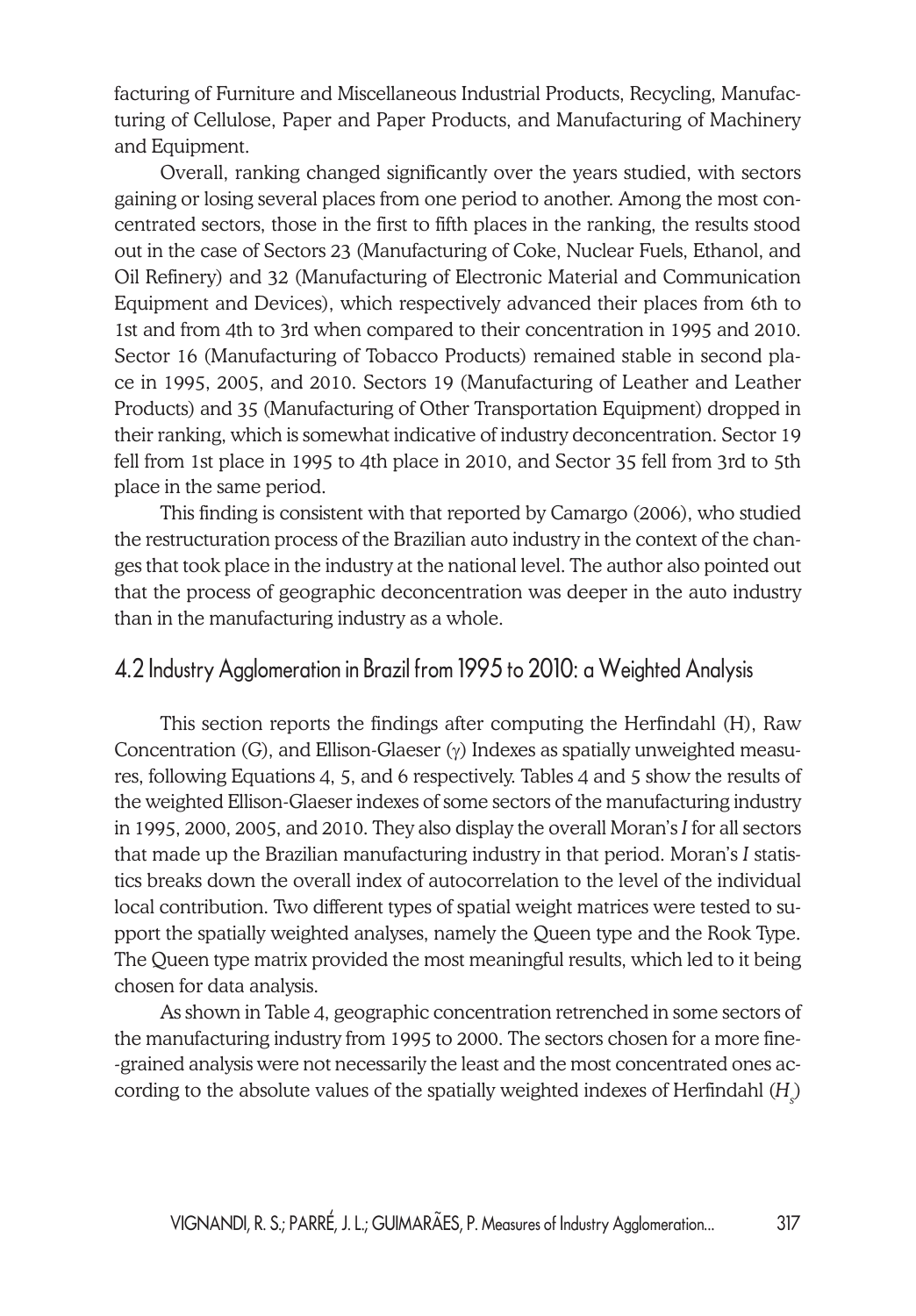, Raw Concentration ( $G_{\!\scriptscriptstyle\beta}$ ) and Ellison-Glaser ( $\gamma_{\scriptscriptstyle\beta}$ ), but rather those that yielded consistent results in all measures, especially regarding both global and local Moran's *I*s.

Considering the sectors that stood out in the analyses – namely Sectors 19 (Manufacturing of Leather and Leather Goods), 20 (Manufacturing of Wood Products) 23 (Manufacturing of Coke, Nuclear Fuel, Ethanol, and Oil Refinery), 29 (Manufacturing of Machinery and Equipment) 32 (Manufacturing of Electronic Material and Communication Equipment and Devices), 34 (Manufacturing and Assembly of Vehicles, Trailers and Truck Bodies), and 35 (Manufacturing of Other Transportation Equipment) --, the only one that experienced increased concentration was Sector 23. However, this increase was insignificant. On the other hand, reductions in the industry concentration indexes were meaningful in the following sectors during the 1995-2000 periods: Manufacturing of Leather and Leather Products, Manufacturing of Machinery and Equipment, Manufacturing of Electronic Material and Communication Equipment and Devices, Manufacturing and Assembly of Vehicles, Trailers and Truck Bodies, and Manufacturing of Other Transportation Equipment.

| 1995             |       |           |                |       | 2000  |       |                |       |
|------------------|-------|-----------|----------------|-------|-------|-------|----------------|-------|
|                  | Hs    | <b>Gs</b> | <i>I</i> Moran | γ.    | Hs    | Gs    | <i>I</i> Moran | γ.    |
| Sector 15        | 0.041 | 0.033     | 0.117          | 0.036 | 0.034 | 0.023 | 0.150          | 0.024 |
| Sector 16        | 0.124 | 0.102     | $-0.035$       | 0.113 | 0.173 | 0.144 | $-0.010$       | 0.155 |
| Sector 17        | 0.091 | 0.014     | 0.012          | 0.016 | 0.078 | 0.021 | 0.061          | 0.022 |
| Sector 18        | 0.106 | 0.011     | 0.058          | 0.012 | 0.067 | 0.013 | 0.067          | 0.014 |
| Sector 19        | 0.199 | 0.181     | 0.084          | 0.199 | 0.168 | 0.149 | 0.098          | 0.160 |
| <b>Sector 20</b> | 0.049 | 0.073     | 0.181          | 0.080 | 0.051 | 0.066 | 0.238          | 0.071 |
| Sector 21        | 0.124 | 0.009     | 0.044          | 0.010 | 0.093 | 0.008 | 0.082          | 0.009 |
| Sector 22        | 0.179 | 0.024     | $-0.044$       | 0.029 | 0.155 | 0.032 | $-0.048$       | 0.035 |
| Sector 23        | 0.054 | 0.086     | 0.153          | 0.095 | 0.056 | 0.089 | 0.179          | 0.096 |
| Sector 24        | 0.208 | 0.035     | 0.059          | 0.039 | 0.161 | 0.032 | 0.056          | 0.035 |
| Sector 25        | 0.206 | 0.031     | 0.015          | 0.034 | 0.149 | 0.023 | 0.053          | 0.025 |
| Sector 26        | 0.058 | 0.015     | $-0.007$       | 0.017 | 0.043 | 0.013 | 0.005          | 0.014 |
| Sector 27        | 0.124 | 0.023     | 0.174          | 0.026 | 0.100 | 0.026 | 0.164          | 0.027 |
| <b>Sector 28</b> | 0.171 | 0.017     | 0.091          | 0.019 | 0.124 | 0.013 | 0.065          | 0.014 |
| Sector 29        | 0.158 | 0.017     | 0.108          | 0.018 | 0.124 | 0.016 | 0.162          | 0.017 |
| Sector 30        | 0.274 | 0.075     | $-0.025$       | 0.082 | 0.190 | 0.057 | 0.129          | 0.061 |
| <b>Sector 31</b> | 0.218 | 0.038     | 0.027          | 0.041 | 0.175 | 0.036 | 0.060          | 0.039 |
| Sector 32        | 0.241 | 0.098     | 0.082          | 0.107 | 0.173 | 0.075 | 0.080          | 0.080 |
| Sector 33        | 0.178 | 0.024     | $-0.041$       | 0.027 | 0.144 | 0.026 | $-0.028$       | 0.028 |
| Sector 34        | 0.308 | 0.086     | 0.160          | 0.095 | 0.205 | 0.055 | 0.193          | 0.059 |
| Sector 35        | 0.197 | 0.102     | $-0.023$       | 0.112 | 0.169 | 0.085 | $-0.036$       | 0.091 |
| Sector 36        | 0.081 | 0.010     | 0.032          | 0.011 | 0.063 | 0.007 | $-0.002$       | 0.008 |
| Sector 37        | 0.078 | 0.023     | 0.097          | 0.025 | 0.059 | 0.010 | 0.032          | 0.011 |

Table 4 - Unweighted Herfindahl, Raw Concentration, and Ellison-Glaeser Indexes ofthe Brazilian Manufacturing Industry in years 2005 and 2010

Source: Authors' table building on the RAIS/MTE database (BRASIL, 2010).

According to an individual analysis of the Ellison-Glaeser indexes, Manufacturing of Leather and Leather Goods was the sector that saw the greatest drop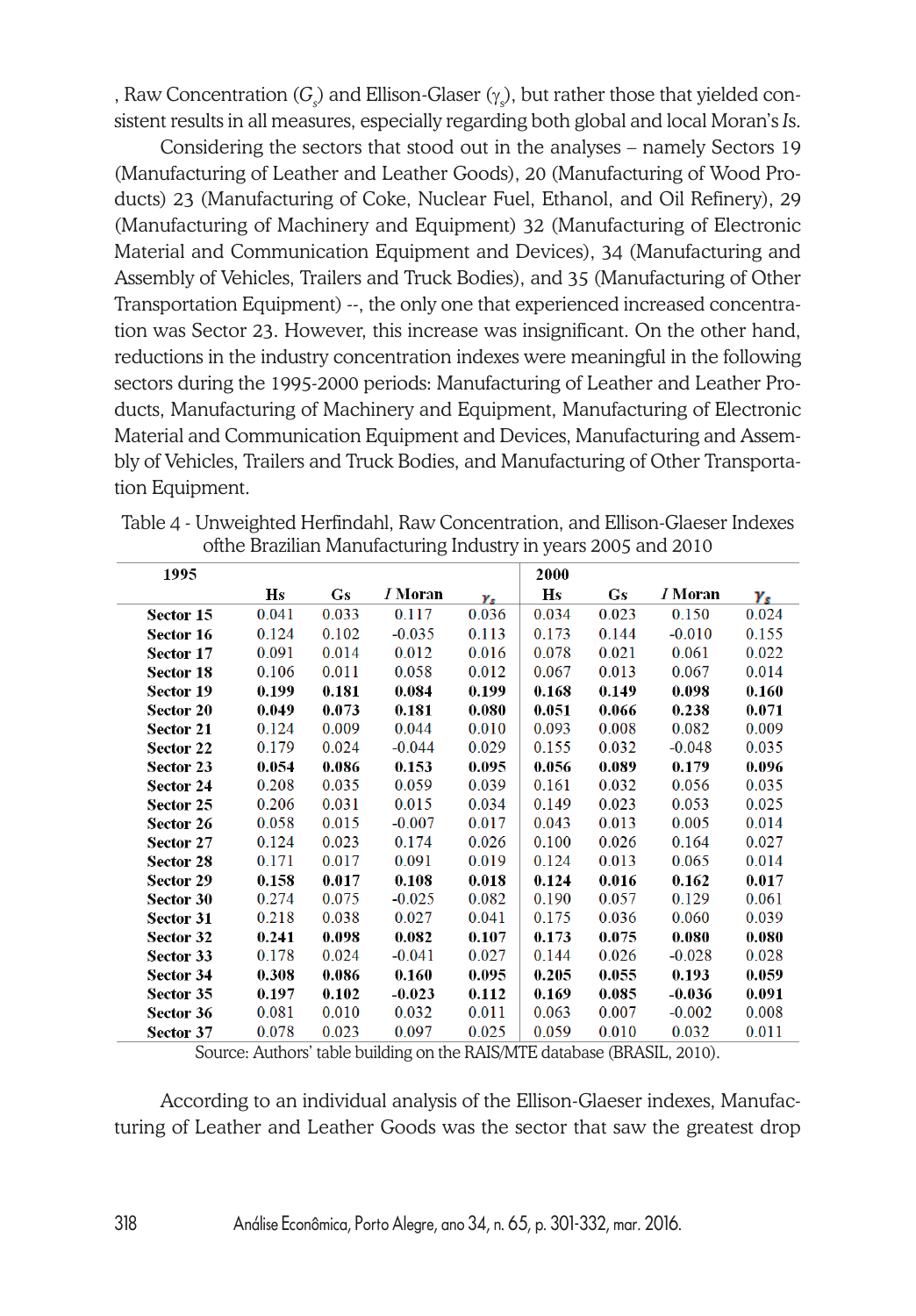(0.039), i.e., from 0.199 in 1995 to 0.16 in 2000. The Manufacturing of Wood Products index dropped from 0.08 in 1995 to 0.071 in 2000, the Hernfindahl Index being the sub-index that most contributed to this decline (0.009). The Manufacturing of Machinery and Equipment index dropped from 0.018 in 1995 to 0.017 in 2000, the Hernfindahl index being the sub-index with the greatest decrease (0.034). The Manufacturing of Electronic Materials and Communication Equipment and Devices index dropped from 0.107 in 1995 to 0.08 in 2000, i.e., a reduction of 0.0246. In this sector, the greatest drop was registered by the Herfindahl index: 0.068. The Manufacturing and Assembly of Vehicles, Trailers and Truck Bodies index fell from 0.095 in 1995 to 0.059 in 2000, and once again, the Herfindahl index was the sub-index that registered the greatest concentration loss (0.103). The Manufacturing of Other Transportation Equipment index decreased from 0.112 in 1995 to 0.091 in 2000, i.e., a drop of 0.021. The sub-index that accounted for the greatest drop (thus contributing to the decrease in the Ellison-Glaeser index) was, again, the Herfindahl index – a drop of 0.028.

As shown in Table 5, geographic concentration retrenched in some sectors from 2005 to 2010 as well. Considering the sectors that stood out in the overall findings, that is, Sectors 19 (Manufacturing of Leather and Leather Goods), 20 (Manufacturing of Wood Products) 23 (Manufacturing of Coke, Nuclear Fuel, Ethanol, and Oil Refinery), 29 (Manufacturing of Machinery and Equipment) 32 (Manufacturing of Electronic Material and Communication Equipment and Devices), 34 (Manufacturing and Assembly of Vehicles, Trailers and Truck Bodies), and 35 (Manufacturing of Other Transportation Equipment), Sector 23 was the only one that experienced significantly increased concentration. In contrast, reduced concentration indexes were meaningful in the following sectors: Manufacturing of Leather and Leather Products, Manufacturing of Wood Products, Manufacturing of Machinery and Equipment, Manufacturing of Electronic Material and Communication Equipment and Devices, Manufacturing and Assembly of Vehicles, Trailers and Truck Bodies, and Manufacturing of Other Transportation Equipment.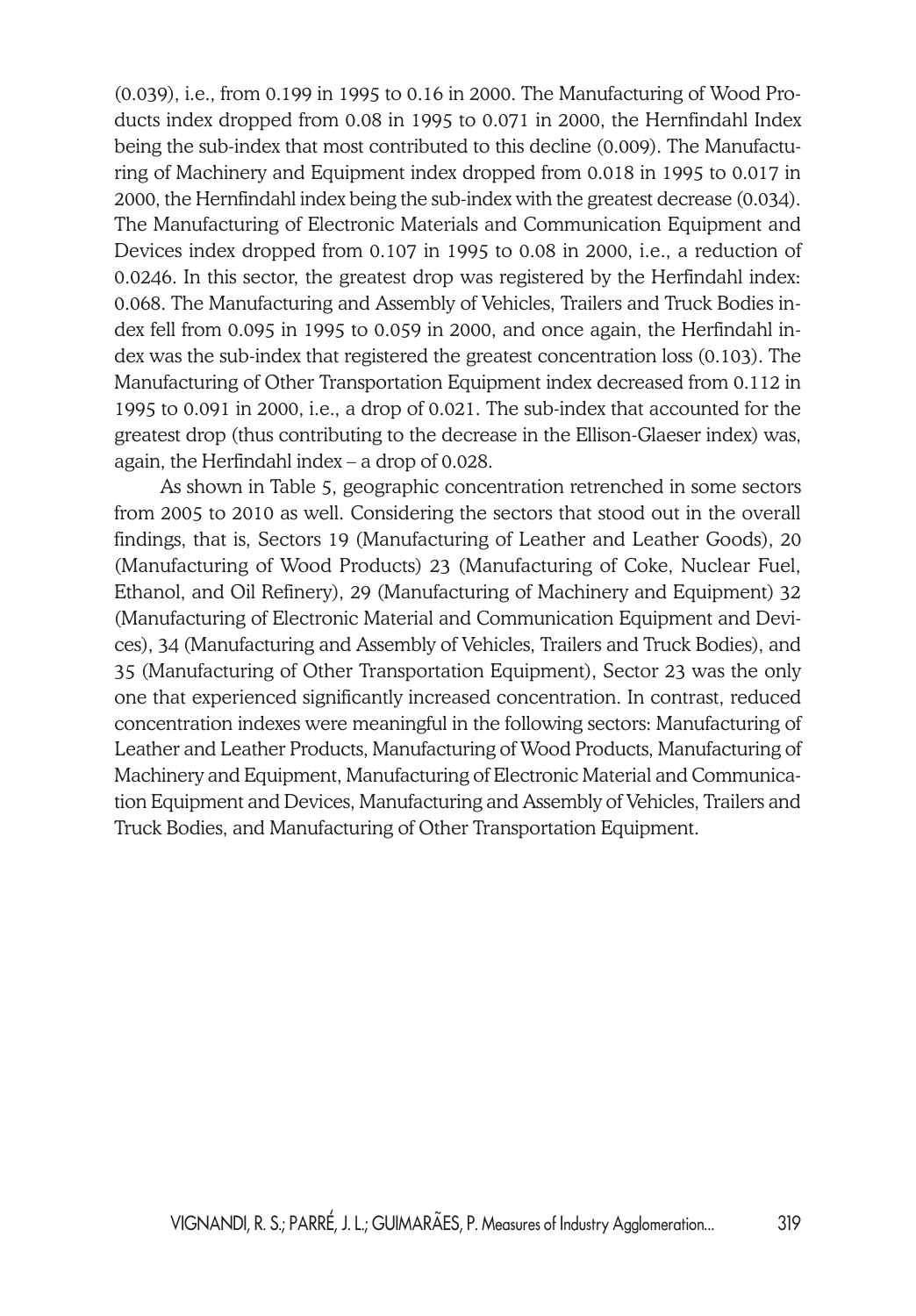| 2005      |       |                        |                |                         | 2010  |           |                |                         |
|-----------|-------|------------------------|----------------|-------------------------|-------|-----------|----------------|-------------------------|
|           | Hs    | $\mathbf{G}\mathbf{s}$ | <i>I</i> Moran | $\boldsymbol{\gamma_s}$ | Hs    | $\bf G$ s | <i>I</i> Moran | $\boldsymbol{\gamma_s}$ |
| Sector 15 | 0.033 | 0.023                  | 0.178          | 0.024                   | 0.031 | 0.021     | 0.185          | 0.022                   |
| Sector 16 | 0.158 | 0.114                  | $-0.007$       | 0.120                   | 0.153 | 0.117     | 0.045          | 0.123                   |
| Sector 17 | 0.077 | 0.023                  | 0.052          | 0.025                   | 0.077 | 0.025     | 0.064          | 0.027                   |
| Sector 18 | 0.059 | 0.013                  | 0.054          | 0.014                   | 0.056 | 0.014     | 0.065          | 0.015                   |
| Sector 19 | 0.126 | 0.110                  | 0.099          | 0.116                   | 0.103 | 0.093     | 0.081          | 0.098                   |
| Sector 20 | 0.050 | 0.055                  | 0.264          | 0.058                   | 0.046 | 0.043     | 0.283          | 0.045                   |
| Sector 21 | 0.082 | 0.008                  | 0.111          | 0.009                   | 0.082 | 0.009     | 0.138          | 0.010                   |
| Sector 22 | 0.124 | 0.026                  | $-0.052$       | 0.027                   | 0.122 | 0.028     | $-0.046$       | 0.030                   |
| Sector 23 | 0.056 | 0.071                  | 0.176          | 0.075                   | 0.192 | 0.156     | 0.025          | 0.165                   |
| Sector 24 | 0.139 | 0.031                  | 0.053          | 0.033                   | 0.092 | 0.015     | 0.072          | 0.015                   |
| Sector 25 | 0.128 | 0.022                  | 0.078          | 0.024                   | 0.111 | 0.018     | 0.123          | 0.019                   |
| Sector 26 | 0.039 | 0.012                  | 0.011          | 0.012                   | 0.035 | 0.009     | 0.062          | 0.010                   |
| Sector 27 | 0.094 | 0.025                  | 0.165          | 0.026                   | 0.086 | 0.024     | 0.137          | 0.025                   |
| Sector 28 | 0.106 | 0.013                  | 0.146          | 0.014                   | 0.088 | 0.009     | 0.101          | 0.009                   |
| Sector 29 | 0.106 | 0.015                  | 0.184          | 0.015                   | 0.083 | 0.009     | 0.212          | 0.009                   |
| Sector 30 | 0.146 | 0.048                  | 0.210          | 0.050                   | 0.152 | 0.071     | 0.005          | 0.075                   |
| Sector 31 | 0.131 | 0.025                  | 0.091          | 0.027                   | 0.115 | 0.022     | 0.148          | 0.023                   |
| Sector 32 | 0.207 | 0.143                  | 0.012          | 0.151                   | 0.173 | 0.100     | 0.015          | 0.106                   |
| Sector 33 | 0.145 | 0.032                  | 0.052          | 0.034                   | 0.115 | 0.020     | 0.058          | 0.021                   |
| Sector 34 | 0.173 | 0.049                  | 0.186          | 0.052                   | 0.148 | 0.039     | 0.183          | 0.041                   |
| Sector 35 | 0.154 | 0.099                  | 0.079          | 0.105                   | 0.123 | 0.083     | 0.058          | 0.088                   |
| Sector 36 | 0.056 | 0.008                  | 0.005          | 0.008                   | 0.051 | 0.009     | 0.046          | 0.009                   |
| Sector 37 | 0.046 | 0.007                  | 0.045          | 0.008                   | 0.051 | 0.011     | 0.032          | 0.011                   |

Table 5 - Weighted Herfindahl, Raw Concentration, and Ellison-Glaeser Indexes of the Brazilian Manufacturing Industry in years 2005 and 2010

Source: Authors' table building on the RAIS/MTE database (BRASIL, 2010).

Individual analysis of the Ellison-Glaeser indexes shows that the Manufacturing of Leather and Leather Goods sector saw the greatest drop (0.018), i.e., from 0.116 in 2005 to 0.0098 in 2010. The Manufacturing of Wood Products index dropped from 0.058 in 2005 to 0.045 in 2010, the Herfindahl index being the sub-index that most contributed to deconcentration (0.013). The Manufacturing of Machinery and Equipment index fell from 0.015 in 2005 to 0.009 in 2010, the Herfindahl index being the sub-index with greatest decrease (0.023). The Manufacturing of Electronic Materials and Communication Equipment and Devices index dropped from 0.151 in 2005 to 0.106 in 2010, i.e., a drop of 0.045; in this sector, the greatest drop was registered by the Herfindahl index: 0.034. The Manufacturing and Assembly of Vehicles, Trailers and Truck Bodies index fell from 0.052 in 2005 to 0.041 in 2010, and once again, the Herfindahl index was the sub-index that registered the greatest concentration loss (0.025). The Manufacturing of Other Transportation Equipment index decreased from 0.105 in 2005 to 0.088 in 2010, i.e., a drop of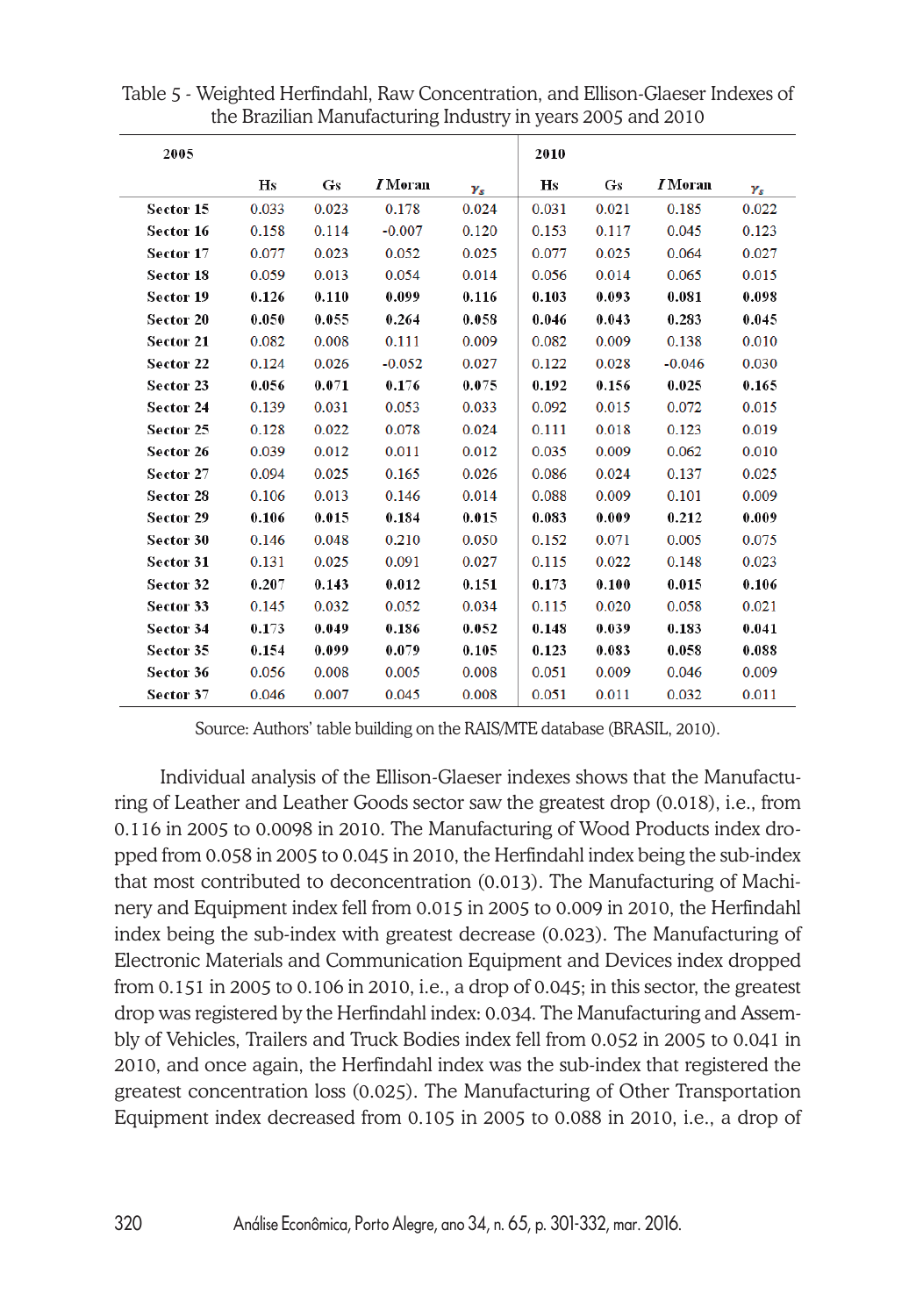0.017; in this case, the sub-index that accounted for the greatest drop (thus contributing to the decrease in the Ellison-Glaeser index) was the Herfindahl index – a drop of 0.031.

Manufacturing of Coke, Nuclear Fuel, Ethanol, and Oil Refinery was one of the few sectors that experienced increased concentration: from 0.075 in 2005 to 0.165 in 2010, a concentration increase of 0.09. The sub-index that contributed most to this increase was the Herfindahl index, with an increment of 0.136.

Table 6 presents the Ellison-Glaeser indexes of concentration in the industrial sectors as defined by CNAE. In addition to the indexes' absolute values, the table also includes the ranking of the 23 industrial sectors for an easier analysis of the geographic concentration changes that took place in 1995, 2000, 2005, and 2010.

According to the table, concentration increased in 9 sectors (17, 28, 20, 21-  $23, 27, 31,$  and  $32$ ),  $6$  while it decreased in 11 sectors  $(15, 19, 24-26, 28-30, 34, 35,$ and 37).7 Some variations were very slight, implying stability over the years studied  $(cf. Sectors 16, 33, and 36<sup>8</sup>). These findings seem to indicate a trend towards *indus*$ try deconcentration in the selected sectors over the period under scrutiny.

<sup>6</sup> Respectively: Manufacturing of Textile Products; Clothes and Accessories; Wood Products; Cellulose, Paper, and Paper Products; Press and Audiovisual Reproduction; Coke, Nuclear Fuel, Ethanol, and Oil Refinery; Basic Metallurgy; Electrical Machines, Devices and Materials; and Electronic Material and Communication Equipment and Devices.

<sup>7</sup> Respectively: Manufacturing of Food and Beverage; Leather and Leather Products; Travel Products and Shoes; Chemicals; Rubber and Plastic Products; Non-Metallic Products; Metal Products, Except for Machines and Equipment; Machines and Equipment; Office Machine and Computer Equipment; Vehicle, Trailers, and Truck Bodies; Other Transportation Equipment; and Recycling.

<sup>8</sup> These sectors are made up of: Manufacturing of Tobacco Products; Medical and Hospital Equipment; Precision and Optical Instruments; Industrial Automation Equipment, Chronometers, and Watches; and Furniture and Miscellaneous Industrial Products.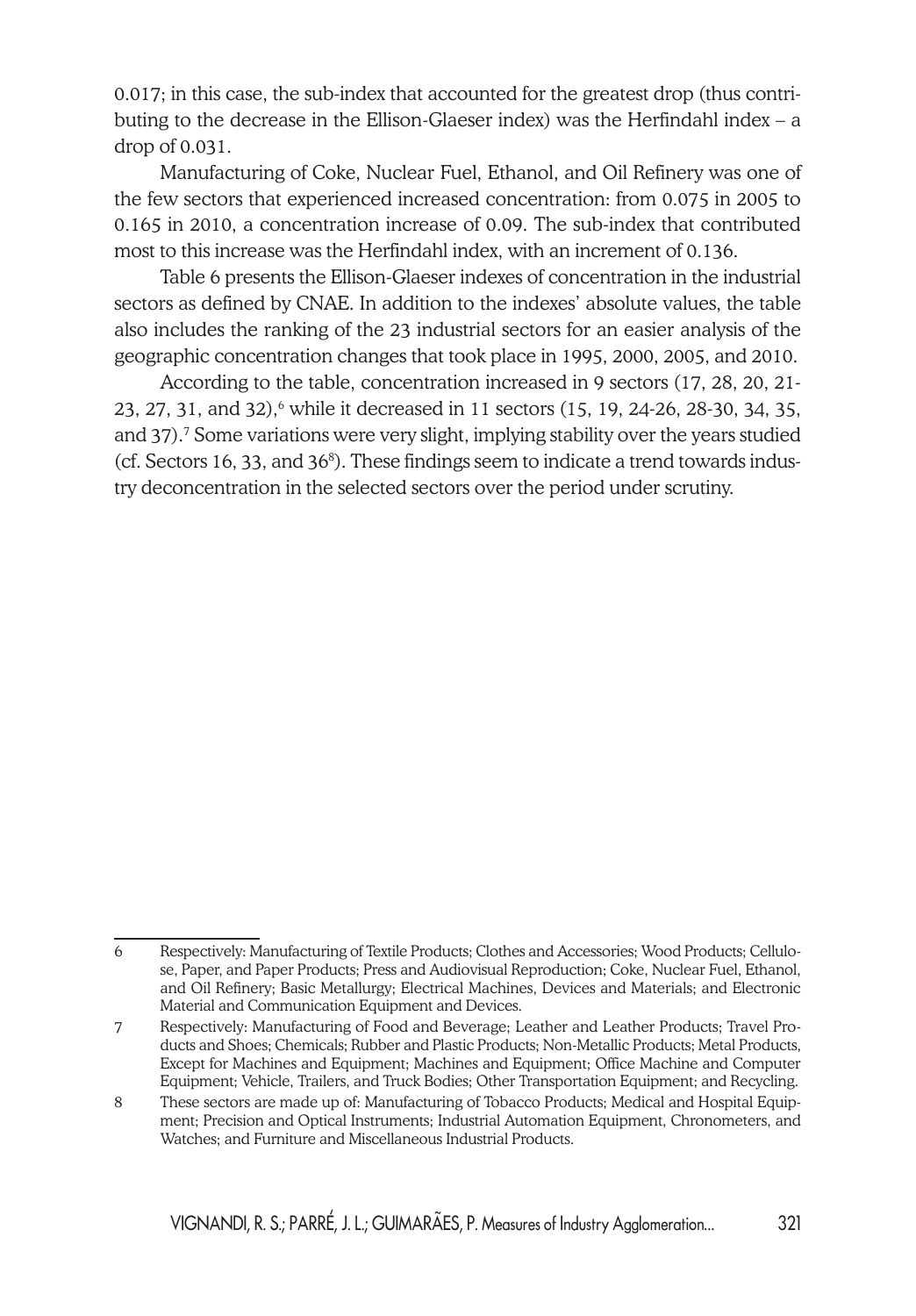|           | 1995     |                         | 2000      |                | 2005       |                         | 2010      |                         |
|-----------|----------|-------------------------|-----------|----------------|------------|-------------------------|-----------|-------------------------|
|           | Ys       | Rank                    | Ys        | Rank           | $\gamma_s$ | Rank                    | Ys        | Rank                    |
| Sector 15 | 0.036450 | 11                      | 0.024471  | 15             | 0.024105   | 15                      | 0.022331  | 13                      |
| Sector 16 | 0.112580 | $\overline{2}$          | 0.15465   | $\overline{2}$ | 0.1202403  | $\overline{2}$          | 0.123405  | $\overline{2}$          |
| Sector 17 | 0.015940 | 20                      | 0.02231   | 16             | 0.024825   | 14                      | 0.02664   | 10                      |
| Sector 18 | 0.012470 | 21                      | 0.014461  | 18             | 0.013758   | 18                      | 0.0146056 | 17                      |
| Sector 19 | 0.198790 | $\mathbf{1}$            | 0.15958   | 1              | 0.1160004  | 3                       | 0.09823   | $\overline{\mathbf{4}}$ |
| Sector 20 | 0.080430 | 8                       | 0.071111  | 6              | 0.057991   | 6                       | 0.045252  | 7                       |
| Sector 21 | 0.010130 | 23                      | 0.009025  | 22             | 0.0087762  | 21                      | 0.009621  | 19                      |
| Sector 22 | 0.029010 | 13                      | 0.03468   | 10             | 0.0272281  | 11                      | 0.030035  | 9                       |
| Sector 23 | 0.094880 | 5                       | 0.09559   | 3              | 0.075099   | 5                       | 0.16491   | $\mathbf{1}$            |
| Sector 24 | 0.038680 | 10                      | 0.03462   | 11             | 0.032717   | 10                      | 0.0154534 | 16                      |
| Sector 25 | 0.033750 | 12                      | 0.024522  | 14             | 0.023533   | 16                      | 0.018604  | 15                      |
| Sector 26 | 0.016775 | 19                      | 0.01428   | 19             | 0.0122933  | 20                      | 0.009568  | 20                      |
| Sector 27 | 0.025584 | 15                      | 0.02741   | 13             | 0.0264827  | 13                      | 0.024794  | 11                      |
| Sector 28 | 0.018997 | 17                      | 0.014251  | 20             | 0.0135574  | 19                      | 0.0092483 | 23                      |
| Sector 29 | 0.018319 | 18                      | 0.01682   | 17             | 0.015426   | 17                      | 0.009411  | 21                      |
| Sector 30 | 0.082010 | 7                       | 0.06081   | 7              | 0.050498   | 8                       | 0.075291  | 6                       |
| Sector 31 | 0.041390 | 9                       | 0.03882   | 9              | 0.026699   | 12                      | 0.022777  | 12                      |
| Sector 32 | 0.107350 | $\overline{\mathbf{4}}$ | 0.080453  | 5              | 0.151054   | $\mathbf{1}$            | 0.10566   | 3                       |
| Sector 33 | 0.026770 | 14                      | 0.027552  | 12             | 0.0343247  | 9                       | 0.021078  | 14                      |
| Sector 34 | 0.094766 | 6                       | 0.05914   | 8              | 0.051549   | 7                       | 0.04101   | 8                       |
| Sector 35 | 0.112451 | 3                       | 0.09077   | 4              | 0.104805   | $\overline{\mathbf{4}}$ | 0.087722  | 5                       |
| Sector 36 | 0.010978 | 22                      | 0.007928  | 23             | 0.0081322  | 22                      | 0.009291  | 22                      |
| Sector 37 | 0.025166 | 16                      | 0.0106449 | 21             | 0.0076847  | 23                      | 0.0114479 | 18                      |

Table 6 – Weighted Ellison-Glaeser Indexes and Ranking of the Brazilian Manufacturing Industry in 1995, 2000, 2005, and 2010

Source: Authors' table building on the RAIS/MTE database (BRASIL, 2010).

Individual analysis of the Ellison-Glaeser indexes shows that the Manufacturing of Leather and Leather Goods sector saw the greatest drop (0.018), i.e., from 0.116 in 2005 to 0.0098 in 2010. The Manufacturing of Wood Products index dropped from 0.058 in 2005 to 0.045 in 2010, the Herfindahl index being the sub-index that most contributed to deconcentration (0.013). The Manufacturing of Machinery and Equipment index fell from 0.015 in 2005 to 0.009 in 2010, the Herfindahl index being the sub-index with greatest decrease (0.023). The Manufacturing of Electronic Materials and Communication Equipment and Devices index dropped from 0.151 in 2005 to 0.106 in 2010, i.e., a drop of 0.045; in this sector, the greatest drop was registered by the Herfindahl index: 0.034. The Manufacturing and Assembly of Vehicles, Trailers and Truck Bodies index fell from 0.052 in 2005 to 0.041 in 2010, and once again, the Herfindahl index was the sub-index that registered the greatest concentration loss (0.025). The Manufacturing of Other Transportation Equipment index decreased from 0.105 in 2005 to 0.088 in 2010, i.e., a drop of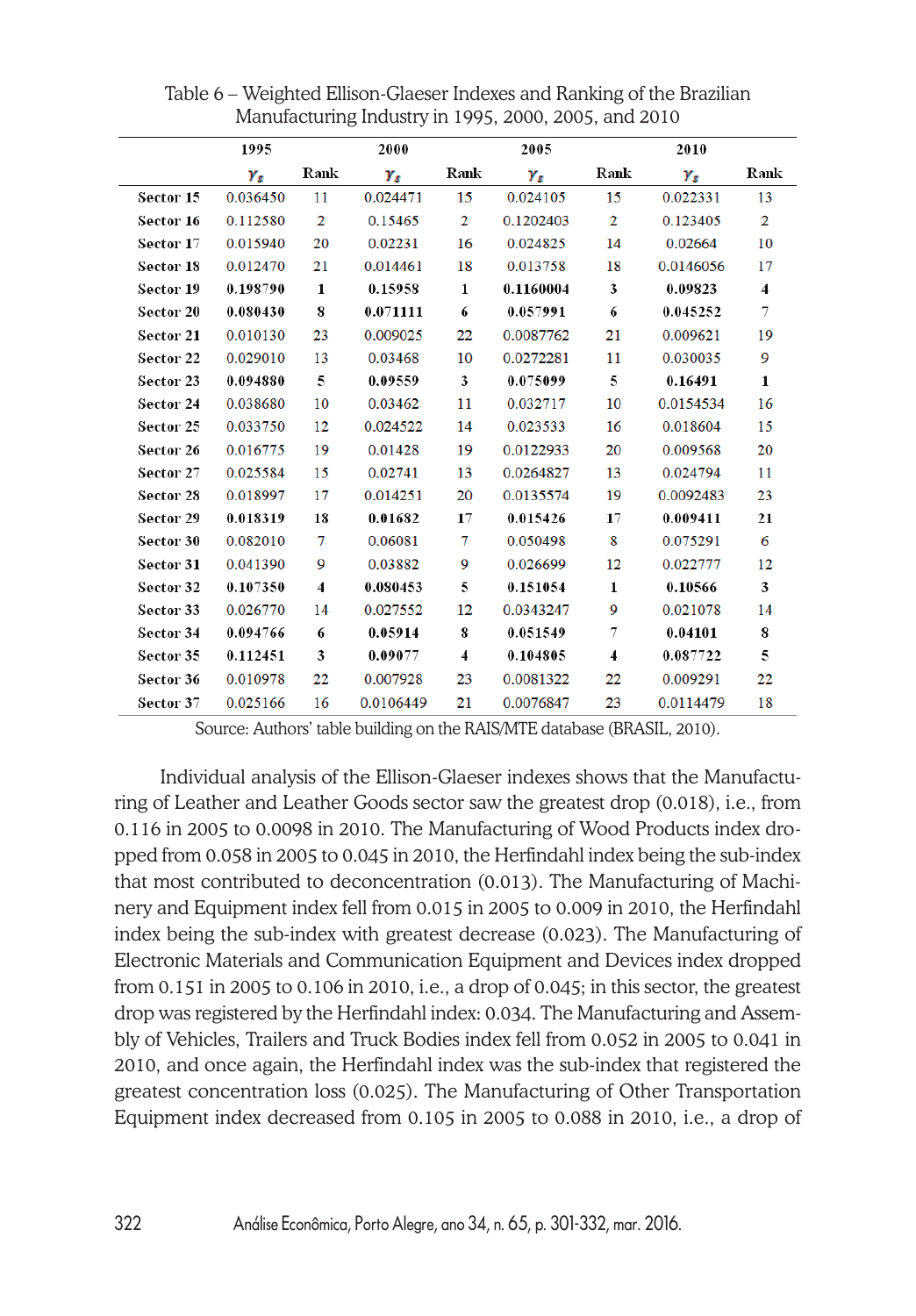0.017; in this case, the sub-index that accounted for the greatest drop (thus contributing to the decrease in the Ellison-Glaeser index) was the Herfindahl index – a drop of 0.031.

Manufacturing of Coke, Nuclear Fuel, Ethanol, and Oil Refinery was one of the few sectors that experienced increased concentration: from 0.075 in 2005 to 0.165 in 2010, a concentration increase of 0.09. The sub-index that contributed most to this increase was the Herfindahl index, with an increment of 0.136.

Table 6 presents the Ellison-Glaeser indexes of concentration in the industrial sectors as defined by CNAE. In addition to the indexes' absolute values, the table also includes the ranking of the 23 industrial sectors for an easier analysis of the geographic concentration changes that took place in 1995, 2000, 2005, and 2010.

According to the table, concentration increased in 9 sectors (17, 28, 20, 21- 23, 27, 31, and 32),<sup>9</sup> while it decreased in 11 sectors (15, 19, 24-26, 28-30, 34, 35, and 37).10 Some variations were very slight, implying stability over the years studied (cf. Sectors 16, 33, and 36<sup>11</sup>). These findings seem to indicate a trend towards industry deconcentration in the selected sectors over the period under scrutiny.

In general, some sectors stood out more intensely than others by their relative importance in a given meso-region analysis. These sectors are more sensitive to the presence of industries "neighbors" to influence the dynamics of the production process and tend to gain a more highlights in the analysis. Besides the comparative advantage that exists in some divisions of the Brazilian manufacturing industry in the period studied, such as: related sectors Manufacturing of Textile Products; Clothes and Accessories; Wood Products; Cellulose, Paper, and Paper Products; Coke, Nuclear Fuel, Ethanol, and Oil Refinery; Basic Metallurgy; Electrical Machines, Devices and Materials; and Electronic Material and Communication Equipment and Devices. These economic activities assisted with greater force agglomerative these segments of Brazilian industry mentioned above.

The study of Guimarães, Figueiredo and Woodward (2011) make the application of this new methodology developed by them to the case of the North American industry, in order to demonstrate that the proposed new tools and methods are well may be useful for regional analysis. The authors illustrate the case of the Tobacco industry, who consider certain degree of concentration in the southeas-

<sup>9</sup> Respectively: Manufacturing of Textile Products; Clothes and Accessories; Wood Products; Cellulose, Paper, and Paper Products; Press and Audiovisual Reproduction; Coke, Nuclear Fuel, Ethanol, and Oil Refinery; Basic Metallurgy; Electrical Machines, Devices and Materials; and Electronic Material and Communication Equipment and Devices.

<sup>10</sup> Respectively: Manufacturing of Food and Beverage; Leather and Leather Products; Travel Products and Shoes; Chemicals; Rubber and Plastic Products; Non-Metallic Products; Metal Products, Except for Machines and Equipment; Machines and Equipment; Office Machine and Computer Equipment; Vehicle, Trailers, and Truck Bodies; Other Transportation Equipment; and Recycling.

<sup>11</sup> These sectors are made up of: Manufacturing of Tobacco Products; Medical and Hospital Equipment; Precision and Optical Instruments; Industrial Automation Equipment, Chronometers, and Watches; and Furniture and Miscellaneous Industrial Products.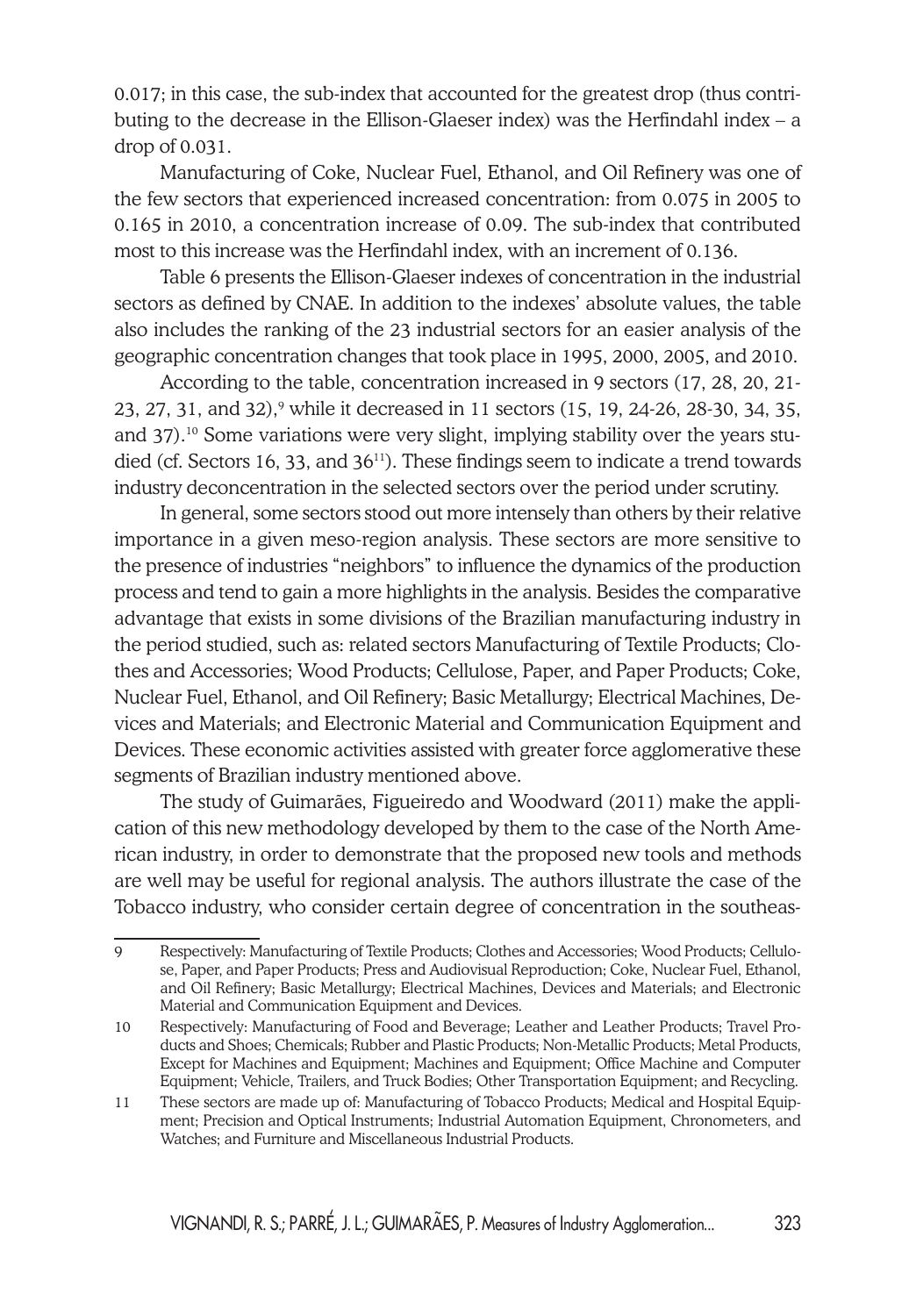tern region of the United States while for Railroad Rolling Stock industry for several concentration points around the country. For comparison analysis between the non- weighted indicators and spatially weighted authors reported no significant difference as "ranking" of segments and more concentrated to the less concentrated. As for the Brazilian case it was observed that this difference is more visible than that presented by the North American results. This point is that you can try and ascertain the importance of measuring this article for the Brazilian scenario.

# 5 Final Remarks

This paper aimed at understanding how including the neighboring effect in measures of spatial concentration has an impact on the statuses of sectors and meso-regions in the scope of the Brazilian industry from 1995 through 2010. To accomplish the aim, it first introduced the spatially unweighted indexes of Herfindahl, Raw Geographic Concentration, and Ellison-Glaeser to subsequently contrast them with their respective spatially modified versions. The ultimate objective was to identify concentration status variations derived from comparing the results of standard spatial concentration measures with the results of indexes that account for neighboring effects.

In particular, this study presented an alternative approach to the standard measurement of (de)concentration in the Brazilian industry. This alternative methodology prevents the so-called "checkerboard problem" and "modifiable areal unit problem MAUP", concerned with the sensitivity of the measures to areal data. This paper suggests an alternative and differentiated approach, as – to the best of our knowledge – no other study in the Brazilian literature account for neighboring effects that may impact on their results regarding industry concentration. Therefore, this study is insightful and pioneering in this type of analysis and paves the way for future research to include the spatial weight matrix (neighboring effects) in the indexes of industry concentration in Brazil.

Data analysis particularly focused on assessing the efficacy of applying the spatially weighted method to study industry concentration in Brazil. The results of the model's application were further analyzed with a view to assessing its relevance to the analysis of the reality and spatial interpretation in Brazil. In assessing the relevance of the measures, the findings indicated that spatially weighted measures were more robust for the analysis than the spatially unweighted method.

The results point out that the spatially weighted indexes of concentration more clearly show the possible deconcentration process of most sectors that make up the manufacturing industry in Brazil from 1995 to 2010. More specifically, the spatially calculated indexes clearly indicated a deconcentration process in most of the sectors herein investigated, especially Manufacturing of Leather and Leather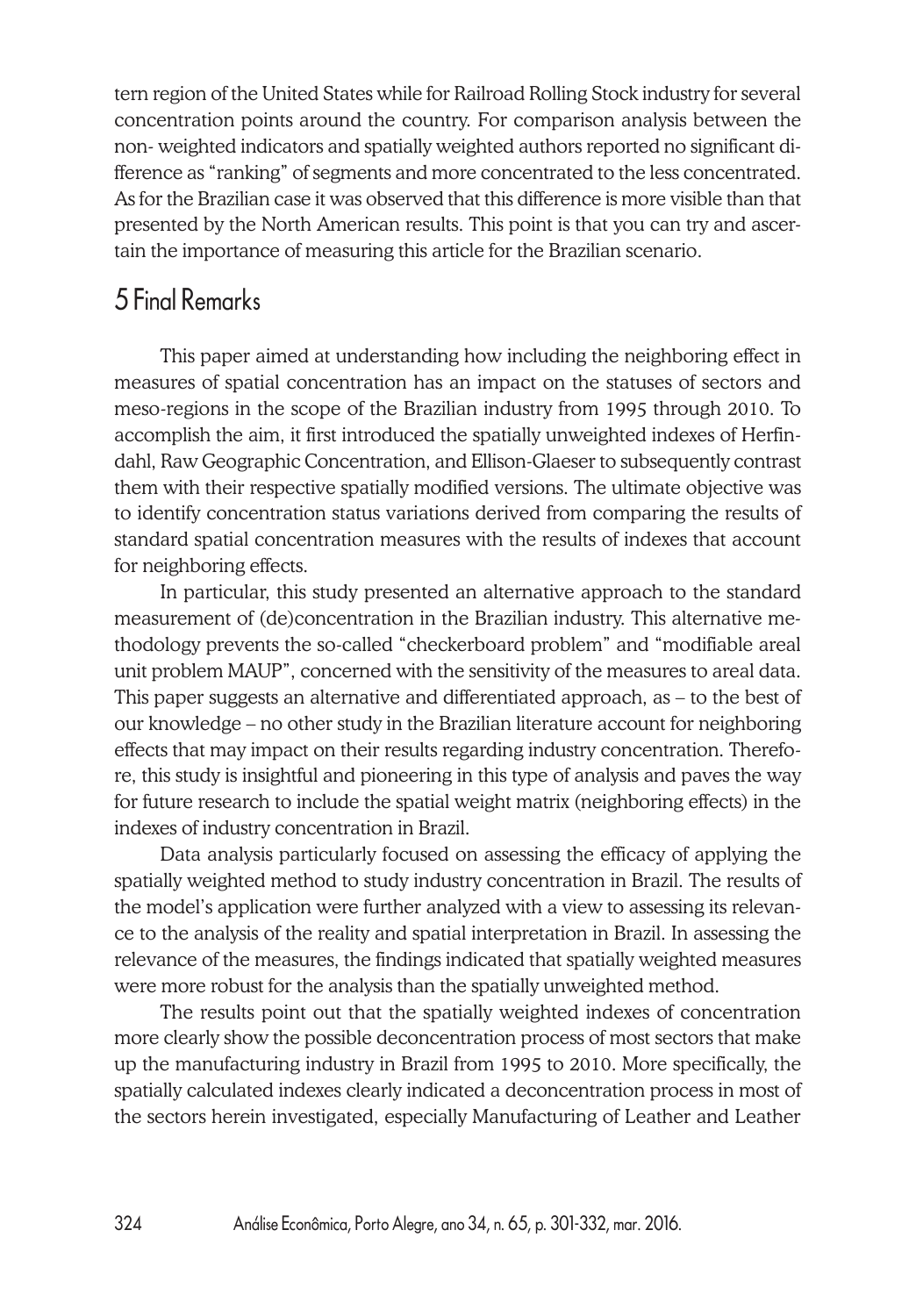Products (Sector 19), Manufacturing of Machinery and Equipment (Sector 29), Manufacturing and Assembly of Vehicles, Trailers and Truck Bodies (Sector 34), and Manufacturing of Other Transportation Equipment (Sector 35).

One of the few sectors that presented a considerable increase in the level of concentration was Sector 23 (Manufacturing of Coke, Nuclear Flue, Ethanol, and Oil Refinery). This may be related to the influence of the pre-salt oil and companies related to this Brazilian economic sector since 2006-2007. The production structure of this sector has undergone important changes in Brazil over the last 10 years. Part of these changes took place upon the approval of 9th Amendment to the Brazilian Constitution, which terminated, in 1995, the state monopoly of oil exploration in Brazil (until then under the control of PETROBRAS). The end of PE-TROBRAS' monopoly was an important milestone, yet it has not put an end to the concentration of these economic activities. Currently, PETROBRAS holds over 50 % of the production included in Sector 23.

When compared to the spatially unweighted indexes, the spatially weighted indexes shed light on and expose the interference of neighboring effects, as they account for the presence (or absence) of neighbors affecting the results. This is particularly true for the analysis of the (de)concentration process of Brazilian industry in recent years, i.e., after the stabilization of the Brazilian currency (1995-2010). Therefore, including neighboring effect in the analysis of spatial concentration indices seems to improve the robustness of the findings and produce results that are closer to reality.

Given the potential of taking such an alternative approach, this study can serve as input or a starting point for the development of future studies. Potential developments of this research include improving the method building on a "single" index that accounts for all of the sectors making up the manufacturing industry in Brazil and carrying out a spatially weighted analysis of industry concentration per Brazilian region.

# Appendix A - Additional Statistical Indices of Industrial Agglomeration Spa- tially Weighted

In order to analyze some statistics from spatially weighted indexes to enhance the results and discussions held section 4.2 below presents a statistical supplement. The spatially weighted indices selected for this analysis were the latest over the period of years analyzed, ie, the indices for the year 2010 (Herfindahl (H<sub>s</sub>) Concentration-Press (G<sub>s</sub>) and Ellison-Glaeser (γ<sub>s</sub>) because it believes that these indicators are more current/recente, considering that this is one of the most important contribution of this study and also by limiting the number of pages of this paper.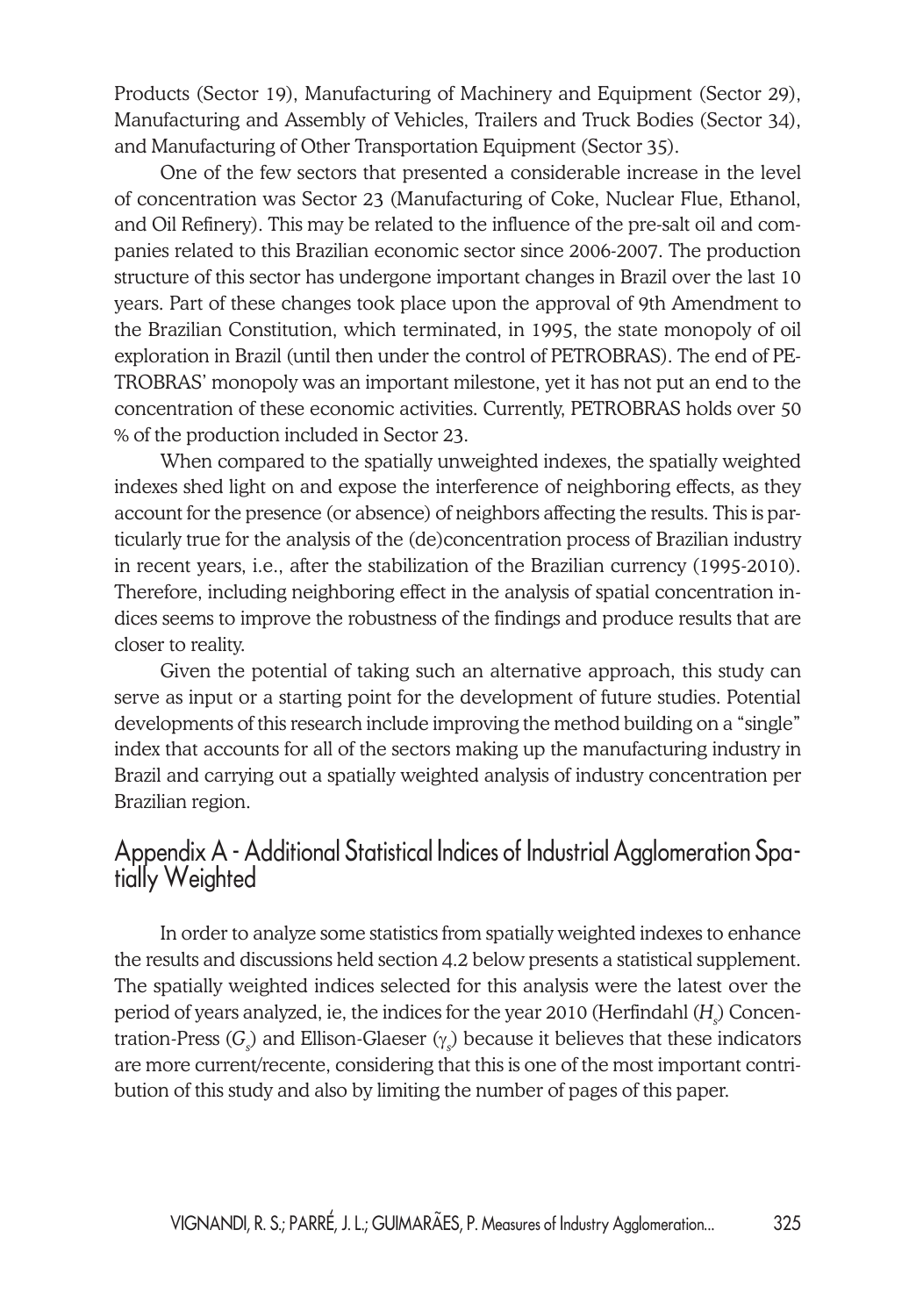A descriptive analysis of a statistical distribution is important because, in addition to determining a measure of central tendency, allows knowing the data dispersion and shape distribution. The analysis of the histograms, and measures skewness and kurtosis of a variable relating to the shape, the arrangement and the relative position of a given distribution, and a good indication of normality of data. According to Milone (2004) distribution is symmetric when said elements equidistant from the center have the same frequency, happening so its mean is equal to its median, and can be defined as the difference between mean and median, and between average and fashion. For kurtosis, defined as the flattening of the characteristic curve of the distribution, reflecting the difference between the curve in question, and usually flattened. Thus, we applied such features basic statistics, and obtained the following results:

|             | Herfindahl, Concentration-Press and Ellison-Glaeser for the year 2010 |                           |                 |                 |  |  |  |  |  |  |
|-------------|-----------------------------------------------------------------------|---------------------------|-----------------|-----------------|--|--|--|--|--|--|
|             | Mean                                                                  | <b>Standard Deviation</b> | <b>Variance</b> | <b>Kurtosis</b> |  |  |  |  |  |  |
| H.          | 0.0993478                                                             | 0.0444048                 | 0.0019718       | 2.290476        |  |  |  |  |  |  |
| $G_{\rm c}$ | 0.041087                                                              | 0.0414114                 | 0.0017149       | 3.859607        |  |  |  |  |  |  |
|             | 0.0433043                                                             | 0.0438079                 | 0.0019191       | 3.861023        |  |  |  |  |  |  |

Table 7 - Descriptive Statistics of spatially weighted índices

Source: Prepared by using Stata 12.0.

As revealed in Table 7 and the histograms (Figure 1) can be verified that the Herfindahl spatially weighted (H<sub>s</sub>) for the year 2010 is the closest to a normal curve format. The highest values of this variable are often in the range of 0.10, a range that characterizes a situation of industrial decentralization. This occurrence happens similarly in the other two indices spatially weighted Concentration-Press (G<sub>)</sub> and Ellison and Glaeser (<sub>Y<sub>s</sub>). But the greatest frequency values are in the range</sub> of 0.05, confirming a trend of industrial decentralization in the three indicators.

The skewness and kurtosis are important because of theoretical considerations concerning the statistical inference. The skewness measures the degree of deviation from the symmetry of a distribution. It is positive for asymmetric distributions to the right and negative for the asymmetric left. For symmetric distributions the value is zero (MILONE, 2004). For the calculated indices observed positive skewness, that is, there is a concentration values on the graph to lower values, as can be seen also in the analysis performed in Section 4.2, by examining Tables 4, 5 and 6, respectively.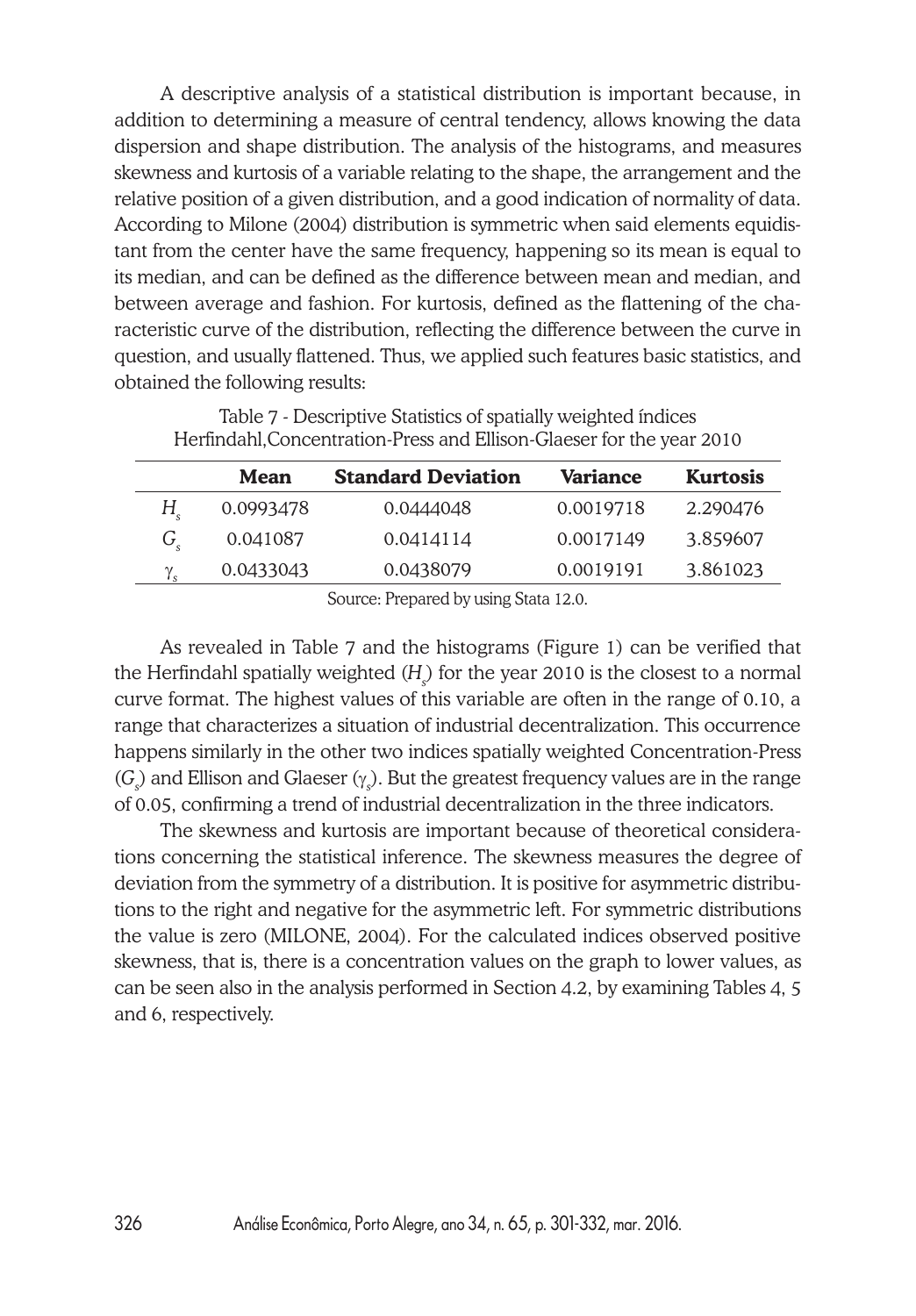Figure 1 - Histograms of distribution of spatially weighted indices, Herfindahl, Concentration-Press and Ellison and Glaeser, for the year 2010 with normal



Source: Prepared by using Stata 12.0.

With respect to kurtosis in the curve of probability distribution function ascertained that the Herfindahl index (H<sub>s</sub>) showed a value less than 3 is called platykurtic distribution function. The other indices, namely: Concentration-Press (G<sub>s</sub>) and Ellison-Glaeser ( $\gamma_{\rm s}$ ) showed values above 3 being characterized as leptokurtic distribution function. Therefore, this analysis follows using the non-parametric tests applied to spatially weighted indexes: Herfindahl (H<sub>.</sub>) Concentration-Press (G<sub>.</sub>) and Ellison-Glaeser ( $\gamma_{\rm s}$ ).

To analyze the dispersion of the 23 sectors that make up the Brazilian Manufacturing Industry in the year 2010 we will examine the correlation of spatially weighted indices presented in Figure 2.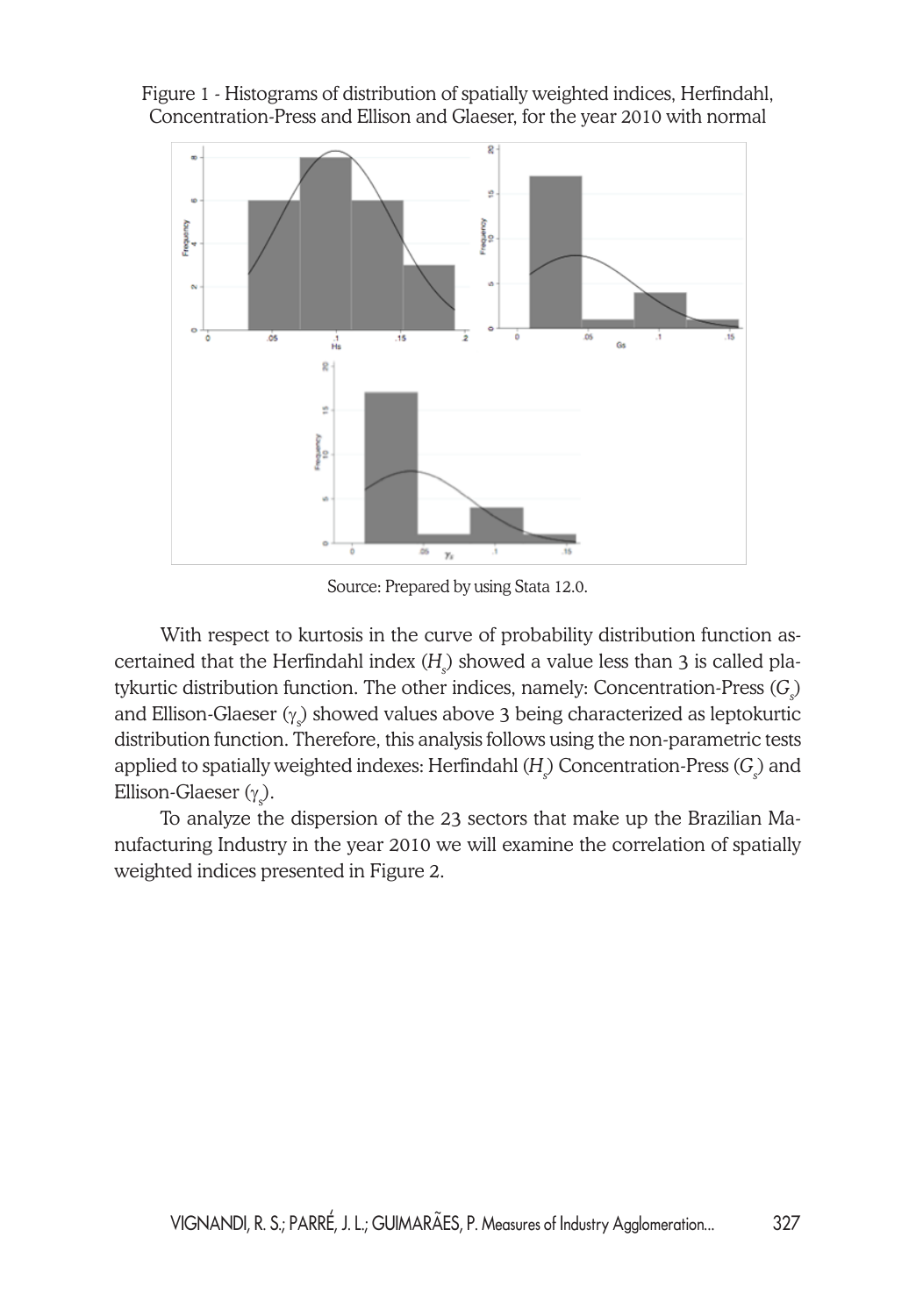

Figure 2 - Dispersion indices spatially weighted Herfindahl, Concentration-Press and Ellison and Glaeser, for the year 2010 regarding the 23 sectors that make up the

Source: Prepared by using Stata 12.0.

The prediction for the spatially weighted Herfindahl index  $(H_{\downarrow})$  as for the other two indices spatially weighted Concentration-Press (*G<sub>s</sub>*) and Ellison and Glaeser (<sub>Ys</sub>) is what is happening a possible devolution of Brazilian Manufacturing Industry. As can be seen by means of Figure 2, for the Herfindahl index (H<sub>s</sub> , blue dots), most industries are concentrated in the range of 0.05 to 0.15. To indexes Concentration- -Press ( $G_{\!\scriptscriptstyle\rm S}$ ) and Ellison and Glaeser ( $\gamma_{\scriptscriptstyle\rm S}$ ), which are respectively represented by red and green dots, the concentration of most Brazilian industrial sectors happen in the range 0 to 0.05.

Despite this scenario possible industrial decentralization through the Graph 2 we can see that there is a correlation between the spatially weighted indices for the year 2010. This is what is possible to explain the variations that occur in spatially weighted indices from changes occurring in these indexes industrial (de)concentration in Brazil. This result is completely relevant to everything discussed so far and can be reaffirmed by making a study of the equations of this paper presented in section 3.2.

To complete this complementary statistical analysis of the indices of industrial concentration spatially weighted ( $H_{\text{\tiny S}}$  ,  $G_{\text{\tiny S}}$  and  $\gamma_{\text{\tiny S}}$ ) examine the correlation matrix of Spearman (ρ: *rho*), based on a "rank correlacion", and significance (*p*) of this coefficient correlation between indices. The linear correlation coefficient involve va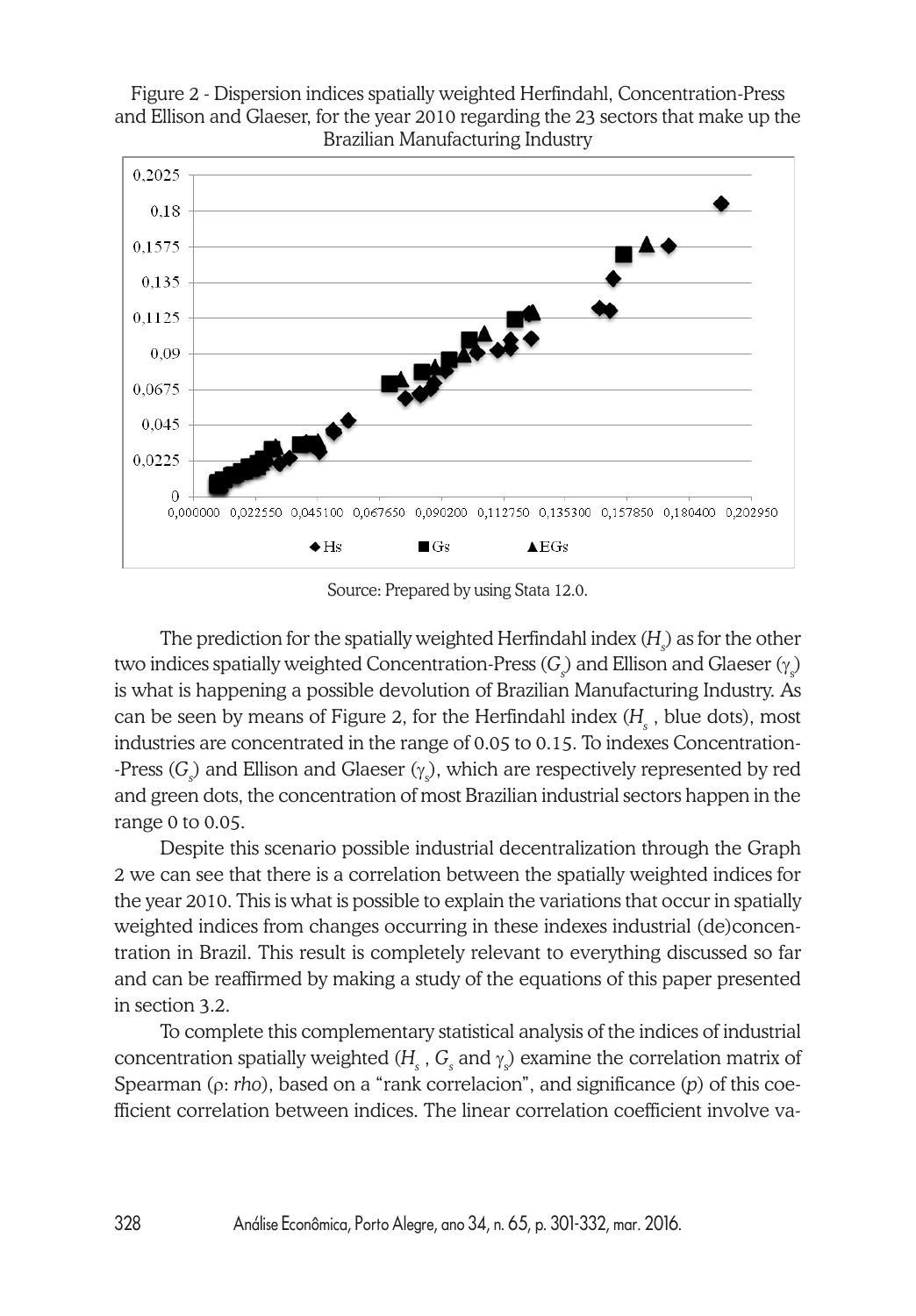riables that measure the degree of association or mutual linear relationship between the variables selected for the correlation test (BUNCHAFT, KELLNER, 1999).

The coefficient is dimensionless and lies in the range  $-1 \le \rho \le 1$ . The closer these extremes, the greater the association between variables. The negative sign means that the correlation variables vary in the opposite direction, that is, higher categories of a variable are associated with lower categories of another variable (SIEGEL, 1975). The statistical validity of the linear correlation coefficient assumes that the variables are random and comes from a "population" bivariate normal. This coefficient is not sensitive to asymmetries in the distribution, or the presence of outliers (GUILFORD, 1950).

As already discussed above and in Figures 1 and Dispersion (Figure 2) can be verified by means of Spearman matrix (Table 8) the strong correlation between the spatially weighted indices, considering the 23 sectors that comprise the Manufacturing Industry in Brazil in 2010. All indices showed an positive correlation is higher than 0.66, intensified by a statistically significant in all cases with p values between 0.0000 to 0.0005 (extremely low).

Table 8 - Correlation Matrix nonparametric Spearman (ρ) and the probability (*p*) between the spatially weighted indices (Herfindahl (H<sub>s</sub>), Concentration -Press (G<sub>s</sub>) and Ellison-Glaeser ( $\gamma_s$ ) for the year 2010

|                  | $H_{\rm s}$ | G<br>S | $\gamma_{\rm s}$ |
|------------------|-------------|--------|------------------|
| $H_{s}$          | 1.0000      |        |                  |
| р                |             |        |                  |
| $G_{S}$          | 0.6831      | 1.0000 |                  |
| p                | 0.0003      |        |                  |
| $\gamma_{\rm s}$ | 0.6683      | 0.9960 | 1.0000           |
| D                | 0.0005      | 0.0000 |                  |

Source: Prepared by using Stata 12.0.

In general, it can be seen through this descriptive statistical analysis of spatially weighted indices for the year 2010 that the results were very satisfactory and consistent with all analysis throughout the article (especially the results of section 4.2). An analysis of the equations of this study was also of utmost importance for the explanation and participation of spatially weighted indices in the explanation of each value in a specific way, namely the indices: Herfindahl (H<sub>s</sub>), Concentration- $\cdot$ Press ( $G_{\!\scriptscriptstyle (\!\varsigma\!)}$  and Ellison and Glaeser ( $\gamma_{\scriptscriptstyle (\!\varsigma\!)}$ ).

The importance of considering spatial changes in the models and methods of analysis, in general, was highlighted by Luc Anselin, in 1988 when he published the book "Spatial Econometrics: Methods and Models", which unified several concepts and terminologies into a single unit. This eighties, the U.S. was a major center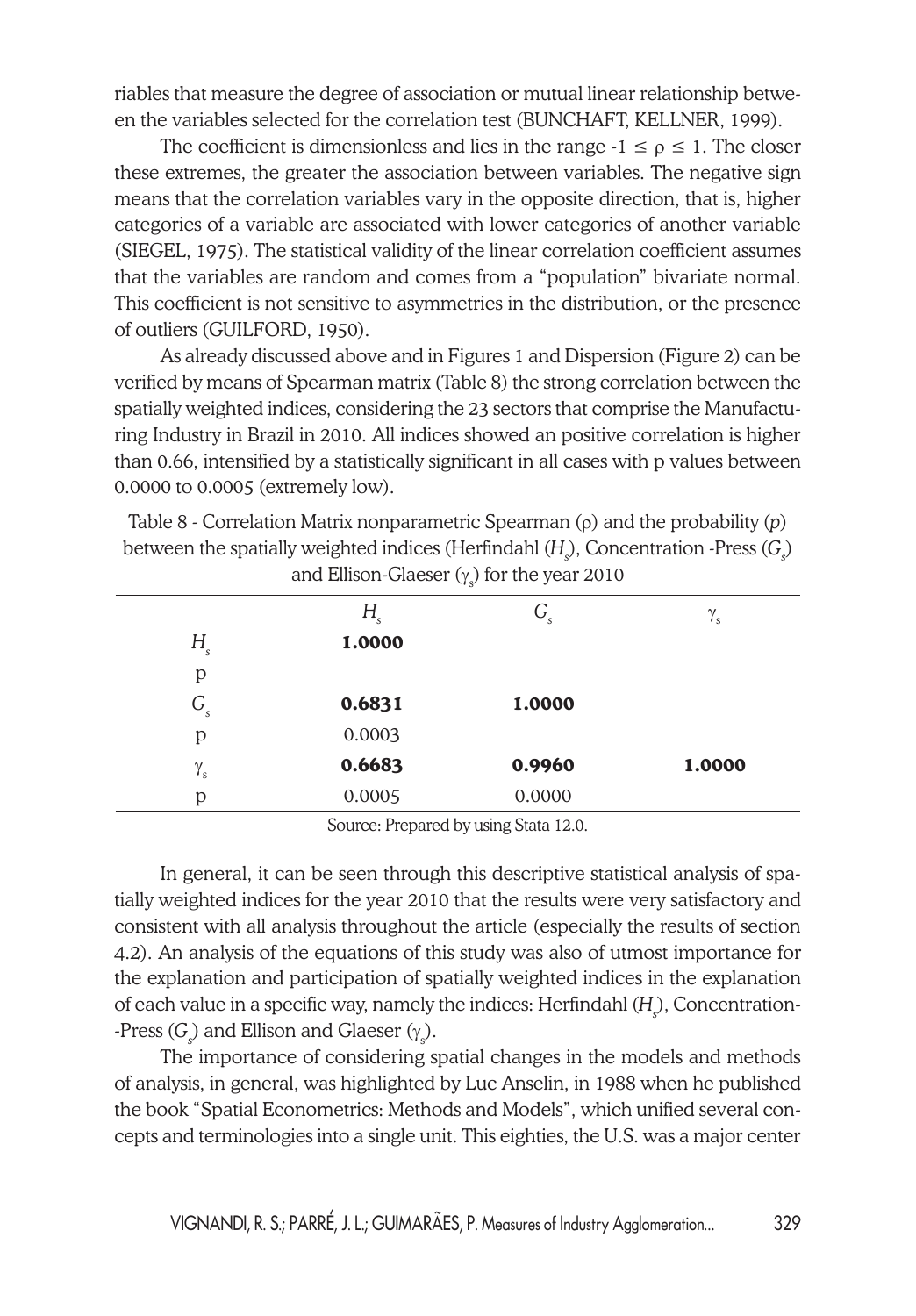for the development of spatial econometrics, with scholars like himself Anselin, Keilejian, Prucha and Cressie (ANSELIN, 1988). The first spatial effect refers to the spatial dependence given by the interaction of agents in space. This entire process is subject to the so-called Law Tobler, whose essence can be understood as: "everything depends on everything else, but that is closest depends more". Thus, the Act Tobler emphasizes the role of proximity to the establishment of spatial interaction between the phenomena. For Almeida (2004, p. 9-10), spatial data determining the variation of a particular phenomenon considering such variation in the space. Therefore, the data have a spatial component referring to the phenomenon under study and other spatial nature, providing the reference in terms of the geographical location of this attribute.

Thus, the evolution of how the definition and scope of spatial econometrics are expressed over time and reflects a major shift in the field from the margins applied in urban and regional economic analysis into the mainstream of economics and other social sciences. Due to these fundamental questions discussed so far, this research became distinguished as an important discussion, innovating in the quantification of economic concentration space considering the presence of neighbors in the process of concentration of industrial activities in Brazil.

# References

ALMEIDA, E. S. *Curso de econometria espacial aplicada*. Piracicaba: Universidade de São Paulo: Escola Superior de Agricultura Luiz de Queiroz. 2004.

ANSELIN, L. *Spatial econometrics*: methods and models. Boston: Kluwer Academic, 1988.

ARBIA, G. The role of spatial effects on the empirical analysis of regional concentration. *Journal of Geographical Systems*, v. 3, n. 3, p. 271-281. Nov. 2001.

BIDERMAN, C. *Concentração das atividades produtivas no Brasil*: diferenças inter-setoriais, regionais e sua dinâmica. São Paulo: Fundação Getúlio Vargas, Instituto de Pesquisas Econômicas, Programa de Seminários Acadêmicos, 2004. (Seminário n. 1/2004 – FGV-EESP).

BRASIL. Ministério do Trabalho e Emprego. *Relação anual de informações sociais*. Brasília, DF: MTE, 2010.

BUNCHAFT, G.; KELLNER, S. R. O. *Estatística sem mistérios*. 2. ed. Petrópolis: Vozes, 1999. v. 2.

CAMARGO, O. S. As mudanças na organização e localização da indústria automobilística brasileira (1996-2001). 2006. Tese (Doutorado em Economia) - Centro de Desenvolvimento e Planejamento Regional, Faculdade de Ciências Econômicas, Universidade Federal de Minas Gerais, Belo Horizonte, 2006.

CLIFF, A.; ORD, J. *Spatial processes, models and applications*. London: Pion, 1981.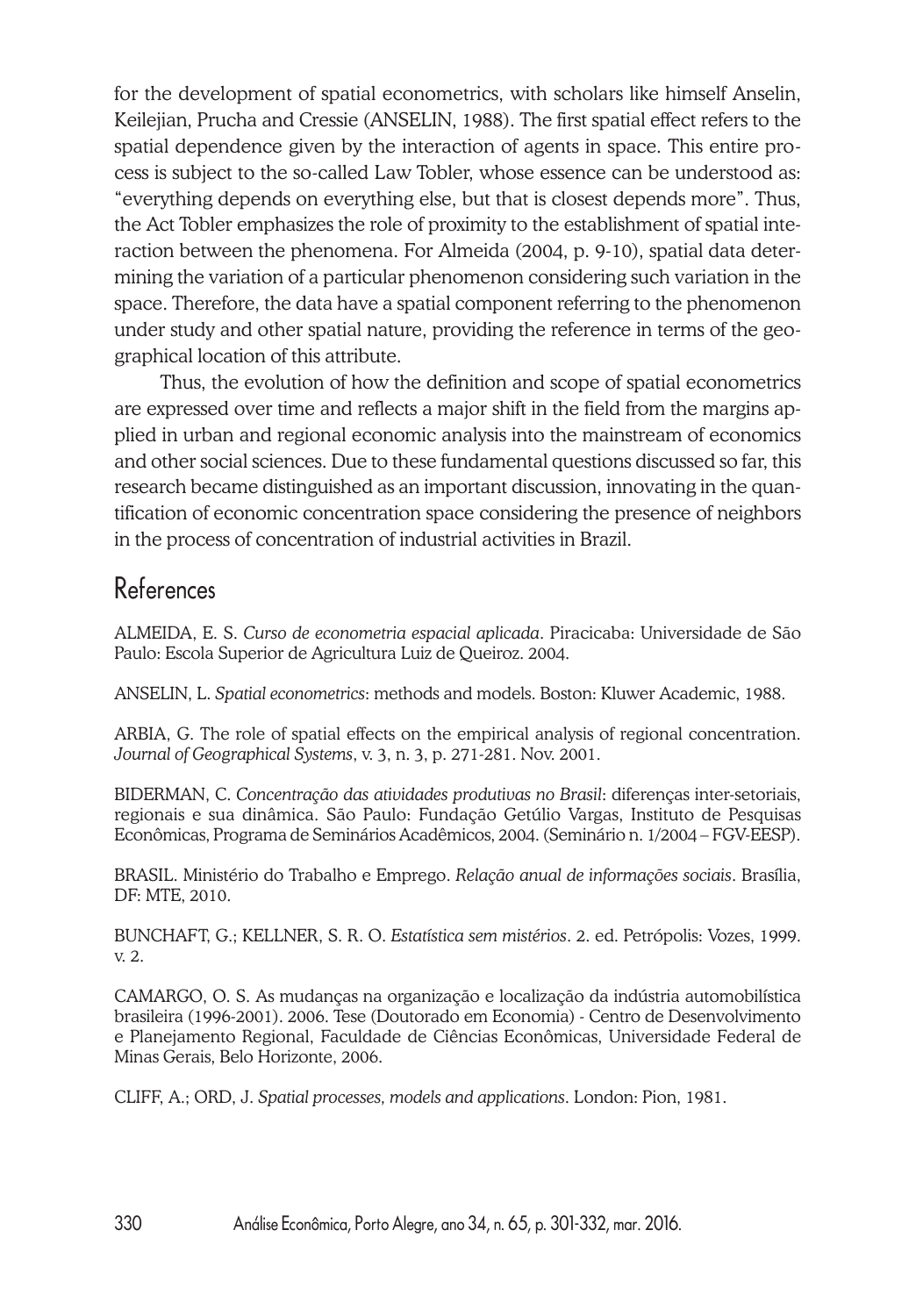DURANTON, G.; OVERMAN, H. Exploring the detailed location patterns of UK manufacturing industries using Microgeographic Data. *Journal of Regional Science*, v. 48, n. 1. p. 213-243, Feb. 2008.

\_\_\_\_\_\_. Testing for localization using Micro-Geographic Data. *Review of Economic Studies*, v. 72, n. 4. p. 1077-1106, 2005.

ELLISON, G.; GLAESER E.; KERR, W. *What causes industry agglomeration?* Evidence from coagglomeration patterns. Washington, D.C. Center for Economic Studies, U. S. Census Bureau, Apr. 2007. (Discussion Papers, n. 7-13).

ELLISON, G.; GLAESER, E. Geographic concentration in U.S. manufacturing industries: a dartboard approach. *Journal of Political Economy*, v. 105, n. 5. p. 889-927, 1997.

GUILFORD, J. P. *Fundamental statistics in psychology and education*. 4. ed., New York: McGraw-hill Book, 1950.

GUIMARÃES, P.; FIGUEIREDO, O.; WOODWARD, D. Accounting for neighboring effects in measures of spatial concentration. *Journal of Regional Science*, v. 51, n. 4, p. 678-693, Apr. 2011.

\_\_\_\_\_\_. Measuring the localization of economic activity: a parametric approach. *Journal of Regional Science*, v. 47, n. 4, p. 753-774, Oct. 2007.

HERFINDAHL, O. C. *Concentration in the US Steel Industry*. Ph.D. dissertation. Columbia University, New York City, 1950.

HOOVER, E. *Location theory and the shoe and leather industries*. Cambridge: Harvard University Press. 1936.

IBGE. *Economia*. Indicadores. Indústria. Dados Secundários. Rio de Janeiro, RJ: IBGE, 2010.

KRUGMAN, P. R. *Geography and trade*. Cambridge: Leuvan University Press. Belgium/MIT Press, 1991.

KUPFER, D. *Trajetórias de reestruturação da indústria brasileira após a abertura e a estabilização*. 1998. 185 f. Tese (Doutorado em Economia), Instituto de Economia, Universidade Federal do Rio de Janeiro, Rio de Janeiro, 1998.

LAFOURCADE, M.; MION, G. Concentration, agglomeration and the size of plants. *Regional Science and Urban Economics*, v. 37, n. 1, p. 46-68, 2007.

LAUTERT, V.; ARAÚJO, N. C. M. Concentração industrial no Brasil no período 1996-2001: uma análise por meio do índice de Ellison e Glaeser (1994). *Economia Aplicada*, Ribeirão Preto, v. 11, n. 3, p. 347-368, jul.-set. 2007.

MARCON, E.; PUECH, F. Evaluating the geographic concentration of industries using distancebased methods. *Journal of Economic Geography*. v. 3, n. 4, p. 409-428, 2003.

MAUREL, F.; SEDILLOT, B. A measure of the geographic concentration in French manufacturing industries. *Regional Science and Urban Economics*, v. 29, n. 5, p. 575-604, 1999.